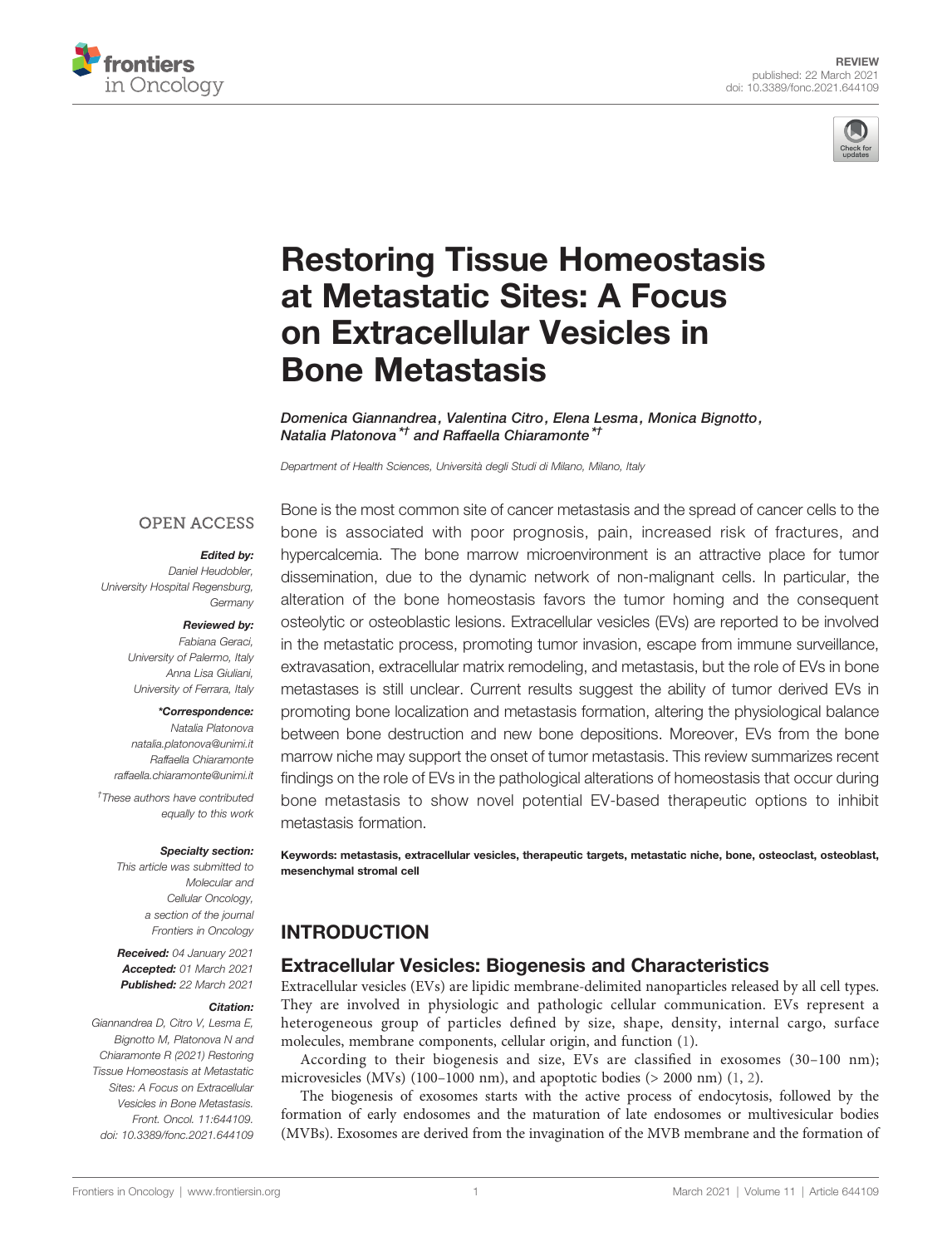intraluminal vesicles (ILVs) [\(3,](#page-8-0) [4\)](#page-8-0). This process is regulated by the endosomal sorting complex required for transport (ESCRT) ([4](#page-8-0)), although an ESCTR-independent process involving tetraspanins ([5,](#page-8-0) [6\)](#page-8-0) or sphingolipid ceramide ([7](#page-8-0)) has been described. Mature MVBs can be directed to the degradation in lysosomes or fuse with the plasma membrane to release ILVs in the extracellular space as exosomes ([4\)](#page-8-0). The process of MVB fusion with the plasma membrane and exosome secretion requires the recruitment of soluble N-ethylmaleimide-sensitive factor attachment protein receptors (SNAREs), synaptotagmin-7, Rabs, and other Ras GTPases [\(1,](#page-8-0) [8](#page-8-0)).

The biogenesis of MVs still requires better characterization. MVs are generated through the budding of the plasma membrane and their consequent release in the extracellular compartment [\(2](#page-8-0)). This event involves the redistribution of membrane proteins and lipids leading to changes in membrane stiffness and the final transfer of the molecular cargo in the MV lumen [\(9\)](#page-8-0). MV biogenesis requires ESCRT along with Ras GTPase in addition to the ADP-ribosylation factor 6 (ARF6) ([9](#page-8-0)). ARF6 is involved in MV key features, including the selective recruitment of MV cargo, and the remodeling of the actin cytoskeleton necessary for MV release [\(10](#page-8-0)).

EV membrane composition is important for internalization in receiving cells. Indeed, the uptake mechanism may depend on proteins and glycoproteins located at the surface of both vesicles and target cells ([11](#page-8-0)). EV internalization requires clathrindependent endocytosis or clathrin-independent mechanisms including caveolin-mediated uptake, macropinocytosis, phagocytosis, and lipid raft-mediated internalization ([11\)](#page-8-0). EVs exploit these mechanisms to transfer molecular messengers such as proteins, metabolites, lipids, mRNAs, and microRNAs (miRNAs) to target cells ([12](#page-8-0)), affecting the functions and phenotypes of recipient cells by altering gene expression or by activating various signaling pathways ([2](#page-8-0)).

## Bone Metastasis

Despite improvements in the treatment of primary tumors, patients often develop a metastatic disease that involves the bone. Bone is the most common site of metastasis ([13](#page-8-0), [14\)](#page-8-0), and the site of disease that produces the greatest morbidity. Skeletal morbidity includes pain, that may require radiotherapy, hypercalcemia, pathologic fracture, and spinal cord or nerve root compression. It represents a complication mostly of solid tumors such as advanced breast, prostate, lung cancer, gastrointestinal, genitourinary, and thyroid carcinoma and, to a lesser extent, melanoma [\(15](#page-8-0), [16\)](#page-8-0). Moreover, the diffusion of skeletal lesions in multiple myeloma (MM) patients represents the formation of multiple bone metastases, too ([17\)](#page-8-0). MM, breast, and prostate cancer contributes to up to 70% of bone metastases cases ([18\)](#page-8-0). Approximately 70% of patients that die from breast and prostate cancers have bone metastases ([14\)](#page-8-0) and more than 80% of MM patients show skeletal lesions [\(19](#page-8-0)).

Bone is an attractive site for tumor dissemination due to the presence of the supportive and dynamic BM niche, composed of different interconnected hematopoietic and non-hematopoietic cell populations, which include immune cells, osteoclasts

(OCLs), mesenchymal stromal cells (MSCs), osteoblasts (OBLs), adipocytes, chondrocytes, fibroblasts and endothelial cells (ECs) ([20\)](#page-8-0). These cell populations cooperate to sustain the normal bone homeostasis through a complex network of molecular signals including cytokines and growth factors or mediated by direct cell contact ([21\)](#page-8-0).

In physiological conditions, the balance between OCLmediated bone degradation and bone mineralization carried out by OBLs is regulated by the bidirectional ephrin2-ephB4 signaling activated by direct cellular interaction ([22\)](#page-8-0). Moreover, OBLs can either stimulate, by cytokines such as receptor activator of nuclear factor k-B ligand (RANKL) and macrophage colony-stimulating factor (M-CSF), or inhibit by osteoprotegerin (OPG) or osteoclastogenesis inhibitory factor, OCL differentiation [\(23](#page-8-0)). In the regulation of bone remodeling, the endothelium plays a key role, too. Indeed, experiments using an EC specific, tamoxifen-inducible Cdh5(PAC)- CreERT2 and Rosa26-mT/mG Cre reporter transgenic mice indicated that vessels with high expression of CD31 and endomucin may support osteoprogenitors in the perivascular niche [\(24](#page-8-0)). In turn, an osteoporotic mouse model showed that during bone remodeling, pre-OCLs release factors able to induce vessel recruitment such as the platelet derived growth factor-BB (PDGF-BB) ([25\)](#page-8-0). Also, immune cells participate in bone homeostasis regulating bone formation or osteoclastogenesis [\(26\)](#page-8-0). For instance, T cells inhibit osteoclastogenesis ([27,](#page-8-0) [28\)](#page-8-0), but in the presence of inflammatory stimuli, they release RANKL and tumor necrosis factors (TNF $\alpha$ ), promoting bone resorption  $(29-31)$  $(29-31)$  $(29-31)$  $(29-31)$ .

The formation of bone metastasis begins with the detachment of cancer cells from the primary tumor; the invasion of surrounding tissue and the intravasation in the circulating system ([20](#page-8-0)). Bone localization is favored by the release of chemoattractants, among which the CX-Chemokine ligand 12 (CXCL12) is the most relevant signal present in the bone marrow (BM) stroma [\(32](#page-9-0)–[34](#page-9-0)).

Circulating tumor cells that escape immune surveillance, may finally reach BM vessels, extravasate, and establish a favorable and supportive microenvironment that initially sustains micrometastasis onset and, later, their expansion to form macrometastasis and invade the surrounding tissue ([35\)](#page-9-0).

The alteration of normal bone homeostasis is crucial for metastasis engraftment and depending on the different types of tumor, results in osteolytic, osteoblastic, or mixed lesions. The outcome depends on the mechanism activated by tumor cells to interfere with normal bone remodeling, and may result in bone destruction, new bone formation, or both.

The osteolytic metastasic process is associated with two key events in metastasis formation, the organization of a hospitable premetastatic niche for cancer cell settlement and the subsequent micrometastasis expansion.

In the osteolytic metastatic process, the interaction between the tumor cells and the BM niche leads to a "vicious cycle" [\(36\)](#page-9-0), where bone metastatic tumor cells produce cytokines and growth factors which stimulate directly OCL maturation or indirectly induce the release of IL-6 and RANKL by OBLs or BM stromal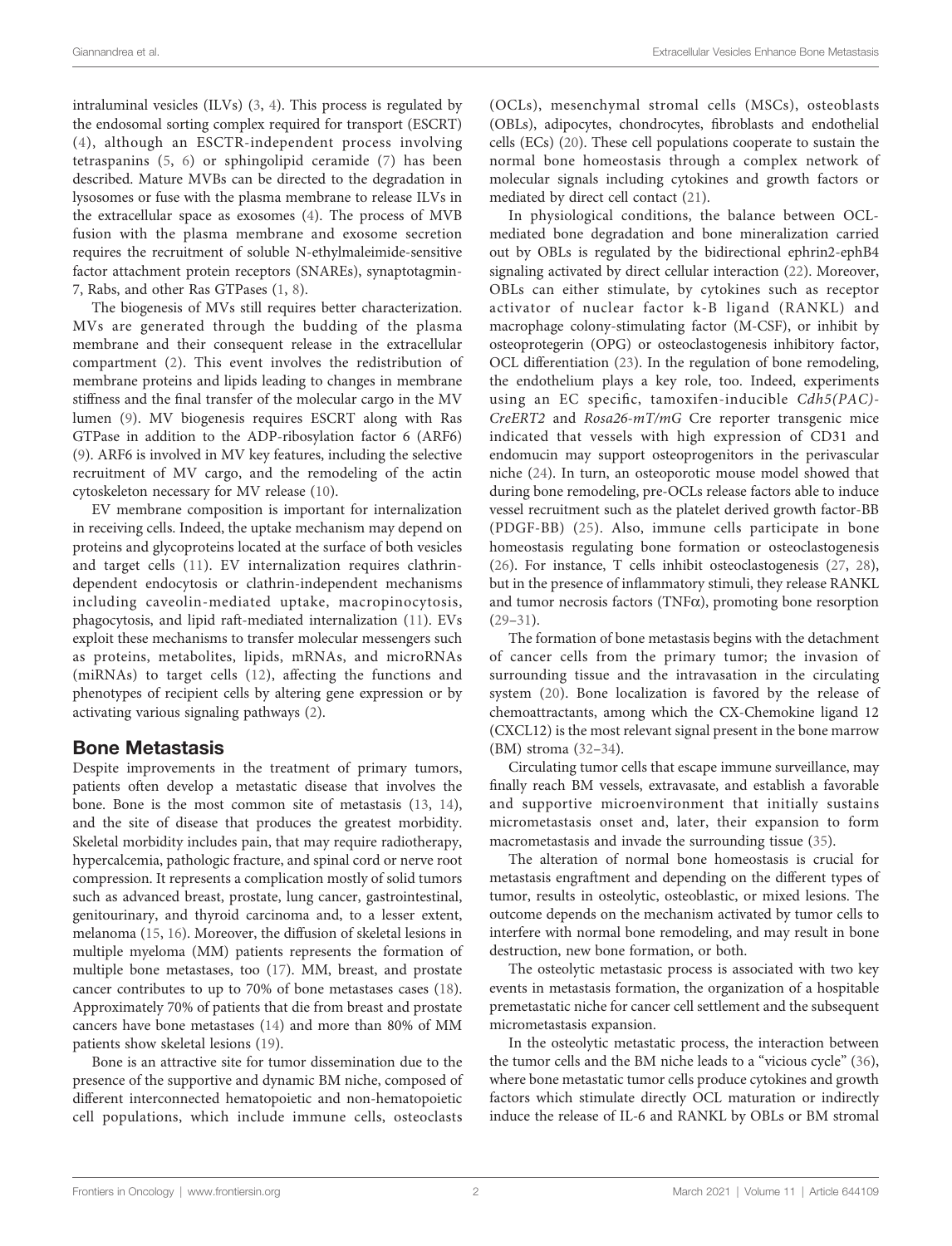cells (BMSCs) ([16,](#page-8-0) [37\)](#page-9-0). The degraded bone matrix is a source of tumor growth factors that lead to tumor proliferation, survival, and invasion, creating an endless loop involved in the formation of osteolytic lesions [\(16](#page-8-0), [20](#page-8-0)).

In osteoblastic metastasis, high levels of OBLs provide support to tumor cell proliferation and survival. The WNT signaling originated from tumor cells is essential to direct OBL differentiation by activating the transcription factor RUNT-related transcription factor 2 (RUNX2) [\(21\)](#page-8-0). Other factors involved are fibroblast growth factor (FGF), bone morphogenetic proteins (BMPs), Insuline-like growth factor (IGF), endothelin-1, and transforming growth factor  $(TGF)-\beta$  [\(36](#page-9-0)).

The alteration of bone homeostasis results in clinical complications involving pathologic fractures, bone pain, hypercalcemia and, spinal cord compression [\(18](#page-8-0), [38](#page-9-0)), which affect the patient's quality of life and survival, hampering a successful therapeutic strategy.

Despite recent therapeutic improvements, bone metastases are still incurable and to find effective novel therapeutic targets is an urgent issue.

### Bone Homeostasis Alteration in Metastasis: A New Role for EVs

In the alteration of bone homeostasis associated with the metastatic process, EVs are new emerging players. Here, we report current evidence regarding the role of EVs in BM homeostasis dysregulation, including, on one side, the promotion of key events in metastasis engraftment together with the migration of tumor cells to the bone, the preparation of the pre-metastatic niche, and the onset of the metastasis, and on the other, the role of EVs derived from the bone metastatic niche in supporting tumor cells growth and survival.

#### EVs Promote Tumor Cell Recruitment at the Metastatic Site and Premetastatic Niche Formation

EVs have been reported to support the dissemination of tumor cells to distant sites, promoting the migration and the alteration of the premetastatic niche ([39\)](#page-9-0).

Angiogenesis, extracellular matrix remodeling, and immunosuppression promote the formation of the premetastatic niche by preparing the microenvironment at distant sites for the colonization of circulating tumor cells. Depending on the type of primary cancer cells, primary tumors, and shed cancer EVs can reprogram or educate target cells, contributing to metastatic organotropism.

The exosomes released by metastatic cells can enhance the invasive capacity. The intravenous injection of CD105-positive renal cell carcinoma-derived EVs enhances the expression of pro-angiogenic factors such as vascular endothelial growth factor (VEGF), matrix metalloproteinase-2 (MMP-2), and MMP-9 and activates angiogenic phenotypes in normal human endothelial cells, stimulating their growth and vessel formation in SCID mice ([40\)](#page-9-0). EVs can enhance endothelial permeability and promote tumor cell trans-endothelial migration. Triple-negative breast cancer (TNBC) cell lines can release miR-939 in exosomes,

downregulating VE-cadherin at the level of adherent junctions in endothelial cells HUVECs, thereby favoring tumor cell intravasation [\(41\)](#page-9-0). Furthermore, EVs are capable of increasing the metastatic potential of tumor cells. The high miR-223 levels in platelet-secreted EVs from non-small-cell lung carcinoma (NSCLC) patients reduce the protein level of the tumor suppressor EPB41L3, promoting lung cancer cell invasion ([42\)](#page-9-0).

EVs may increase bone metastasis favoring primary tumor cells dissemination at this site. For instance, in vitro experiments have shown that bone-derived soluble factors not only elicited the chemotactic response of osteotropic melanoma cells, but promoted their ability to reprogram non-osteotropic melanoma cells to express CXCR7 and, consequently, acquire bone osteotropism mediated by the CXCL-12 chemotactic gradient ([43\)](#page-9-0).

Tumor-derived EVs can also induce microenvironment modification. The miRNA-940 delivered by prostate cancer cells-derived EVs or its overexpression in breast cancer cellderived EVs can induce OBL differentiation, causing bone lesions [\(44,](#page-9-0) [45\)](#page-9-0). Prostate cancer-derived exosomes mediate the transfer of pyruvate kinase M2 (PKM2) in BMSCs modulating their behavior. PKM2 acts as a co-activator of HIF-1a-mediated transcription, enhancing CXCL12 production, and increasing BMSC ability to recruit tumor cells by expressing the chemokine receptor CXCR4 [\(46\)](#page-9-0). Furthermore, in vitro prostate cancer cells communicate with OBLs through EV-associated RNA cargo enhancing OBL viability and creating a supportive environment for prostate cancer progression [\(47](#page-9-0)). Similarly, exosomes from melanoma cells can reprogram BM progenitor cells, inducing them to exit the BM and migrate to subsequent metastatic sites, such as the lungs, conditioning the local site toward a pro-vasculogenic environment and thereby promoting the homing and out-growth of circulating melanoma cells [\(48\)](#page-9-0). Furthermore, EVs can orchestrate an immunosuppressive microenvironment: gastric cancer cell-derived EVs induce programmed death-ligand 1 (PD-L1) expression on neutrophils, while metastatic melanoma-derived EVs carry it directly on their surface, suppressing the function of CD8<sup>+</sup> T cells. In this way, cancer cells can evade immune surveillance and grow [\(49](#page-9-0), [50](#page-9-0)).

#### Tumor-Derived Extracellular Vesicles Promote Bone Metastasis by Inducing Bone Destruction

The engraftment of micrometastasis requires space for cancer cells from the primary tumor to settle and subsequently expand. EVs derived from different tumor types may contribute to preparing the pre-metastatic niche, providing the space necessary for circulating cancer cells to settle due to their osteoclastogenic properties, which are often associated with the ability to inhibit bone deposition by OBLs.

This behavior is evident in multiple myeloma-derived EVs (MM-EVs), which play a key role in altering the homeostasis between OBLs and OCLs. MM-EVs can directly induce OCL differentiation and activation. Raimondi et al. reported that exosomes from the MM cell lines U266 and MM1.S increase the viability and migration of Raw264.7 OCL progenitors.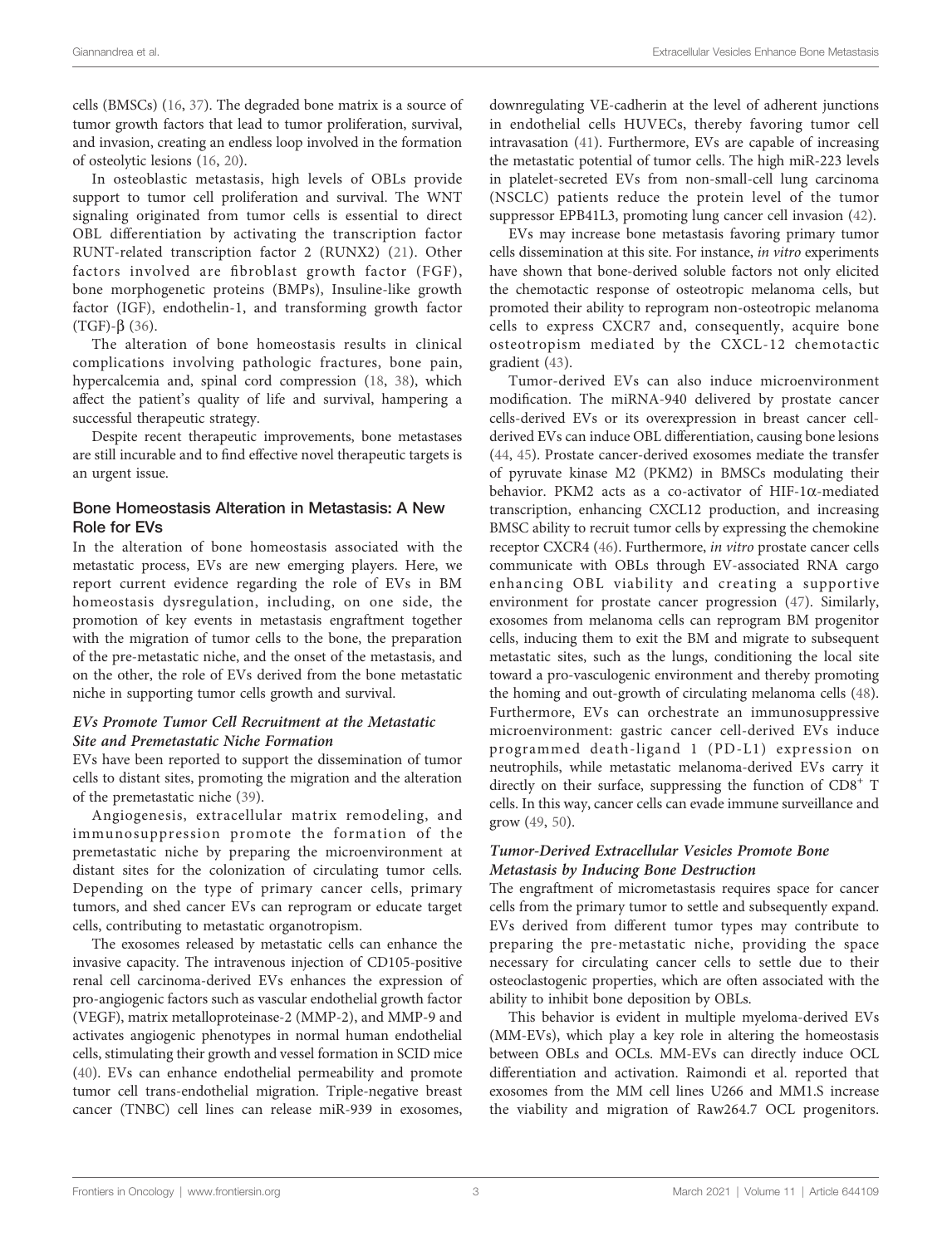Exosomes derived from the MM cell line or the BM aspirates of MM patients can also stimulate Raw264.7 cells and primary OCL precursors from a healthy donor to give origin to multinucleate OCLs. OCL differentiation is confirmed by the increased gene and protein expression of tartrate-resistant acid phosphatase (TRAP) and MMP-9 ([51\)](#page-9-0).

A novel mechanism by which MM-EVs induce the unbalance between OCL and OBL activity is based on the involvement of hepatocyte growth factor (HGF). HGF-positive EVs have been found in the BM of a subset of MM patients and a subset of cultured MM primary cells [\(52](#page-9-0)), and recently in vitro studies reported the delivery of HGF to OBLs, where it triggers the activation of its receptor Met, resulting in the inhibition of the osteogenic activity [\(52](#page-9-0)) and increased secretion IL-11 [\(53](#page-9-0)). This cytokine, in turn, stimulates osteoclastogenesis [\(54,](#page-9-0) [55\)](#page-9-0) and inhibits new bone deposition [\(54](#page-9-0), [56\)](#page-9-0). Of note, IL-11 is also reported to stimulate a RANKL-independent activation of osteoclastogenesis via the activation of the JAK1/STAT3 pathway and the consequent c-Myc expression ([57](#page-9-0)).

MM-EVs have also been reported to alter bone homeostasis by inhibiting osteoblastic differentiation of MSC through the transfer of bioactive molecules. Li et al. showed that MM cellderived exosome transfers the lncRNA RUNX2-AS1, which arises from the antisense strand of RUNX2 to MSCs decreasing their osteogenic potential ([58\)](#page-9-0). Moreover, MMexosomes carry the growth factors amphiregulin (AREG), that affects bone homeostasis by triggering the epidermal growth factor receptor (EGFR) in MSCs. This results in inhibition of OBL differentiation, due to the increased release of the proosteoclastogenic cytokine IL-8 ([59\)](#page-9-0) and the decreased expression of the anti-osteoclastogenic OPG ([59,](#page-9-0) [60](#page-9-0)). A similar effect is mediated by exosomes released from NSCLC, that, through their AREG cargo, activate EGFR phosphorylation which may induce the release of RANKL, the main osteoclastogenic factor ([61\)](#page-9-0).

Raimondo et al. also investigated the role of miRNA content of MM-exosome in osteoblastic differentiation ([62\)](#page-9-0). The analysis of miRNA content showed that the enrichment of Mir-1 29 hi5p in MM-EVs correlated with bone disease and disease progression from the premalignant form of smoldering myeloma to overt multiple myeloma. The effect of exosomal miR-129-5p in MSCs relies on its ability to inhibit the expression of the transcription factor Sp1 ([63,](#page-9-0) [64\)](#page-9-0) and the alkaline phosphatase (ALPL) required for OBL differentiation [\(65\)](#page-9-0).

In breast cancer, recent in vitro studies reported the role of tumor derived EVs in promoting the formation of osteolytic lesions. Tiedemann et al. described the release of the cytosolic protein L-plastin from the breast cancer cell line MDA‐MB‐231 derived exosomes as a key event for OCL formation. According to the authors, L-plastin induces calcium oscillation and nuclear localization of the calcium-dependent nuclear factor of activated T-cells c1 (NFATc1), a key osteoclastogenic transcription factor ([66\)](#page-9-0), exploiting an L-plastin-based mechanism described also for other pro-osteoclastogenic factors produced by MDA-MB-231 cells ([67\)](#page-9-0). Interestingly, MDA-MB-231 cells deficient in L-plastin have a reduced capacity to stimulate osteolysis in vivo ([66\)](#page-9-0). Of note, MDA-MB-231 cells depleted of L-plastin and

Peroxiredoxin 4 (PRDX4), another osteoclastogenic factor described also in prostate cancer cell PC3 ([68\)](#page-9-0), significantly reduced the osteolytic lesions in a murine model ([66\)](#page-9-0). Another study on MDA-MB-231 cells made it possible to identify another exosome-mediated mechanism based on miR-20a-5p, whose transfer induces primary murine BM pre-OCL differentiation. Osteoclastogenesis is confirmed by the upregulation of OCL-specific gene markers such as TRAP, calcitonin receptor, V-ATPase d2, and cathepsin K. The underlying molecular mechanisms involve the downregulation of a direct target of miR-20a-5p, the SRC kinase signaling inhibitor 1, SRCIN ([69\)](#page-10-0).

Additionally, breast cancer-derived exosomes inhibit OBL activity, as demonstrated by a recent in vitro study that reported that miR-218-5p inhibits the synthesis of collagen type I (which is essential for osseous matrix deposition), by directly downregulating COL1A1 expression in OBLs [\(70](#page-10-0)).

The role of EVs has also been reported in bone metastatic lung cancer. Exosomal miR-21 released by the lung adenocarcinoma cell line A549 induces osteoclastogenesis by activating activator protein 1 (AP-1) ([71\)](#page-10-0). Indeed, miR-21 targets the tumor suppressor Pdcd4, which downregulates the transcription factor AP-1 ([72\)](#page-10-0) involved in RANKL-induced osteoclastogenesis ([73\)](#page-10-0). Moreover, miR-21 is reported to induce OCL differentiation by targeting tumor suppressor phosphatase and tensin homolog (PTEN), which induces apoptosis through the inhibition of the PI3K/AKT pathway. Indeed, treatment with a miR-21 mimic increases the expression of p-AKT in the murine monocyte cell line Raw264.7 cells ([74](#page-10-0)), which regulates the GSK3 $\beta$ /NFATc1 signaling inducing OCL differentiation [\(75](#page-10-0)) ([Figure 1](#page-4-0)).

#### Tumor-Derived Extracellular Vesicles Promote the Formation of Osteoblastic Bone Metastases

As osteoblastic bone lesions are particularly diffused in prostate cancer, it is not surprising that EVs are reported to play a key role in the bone lesions of advanced prostate cancer. In vitro and in vivo experiments indicate that exosomes isolated from the prostate cancer bone metastatic cell line, MDA PCa 2b, transfer miR-141-3p to OBLs. This micro-RNA downregulates the expression of its target gene DLC1 and activates the p38/ MAPK signaling, which increases the expression of OPG and, consequently, unbalances OCL/OBL ratio in favor of the latter [\(76\)](#page-10-0). Exosomes from another bone metastatic prostate cancer cell line, PC3, also displayed an inhibitory activity on osteoclastogenesis ([77\)](#page-10-0). A more recent in vitro study demonstrated that PC3 cell-derived EVs also enhance OBL viability by delivering several miRNAs and mRNAs. In turn, "educated" OBLs support prostate cancer cell growth in a coculture system [\(47](#page-9-0)). The miRNA 21 was identified as the most abundant miRNA in EVs from prostate cancer cells involved in the viability of OBLs. Interestingly, prostate cancer-derived EVs transfer CSF-1, VEGFA, MCP1, RUNX2, and FGF2 transcripts within recipient OBLs, but only CSF-1 content is significantly increased in the recipient cells, suggesting a mechanism controlling the selective use of EVs-cargo molecules in recipient OBLs.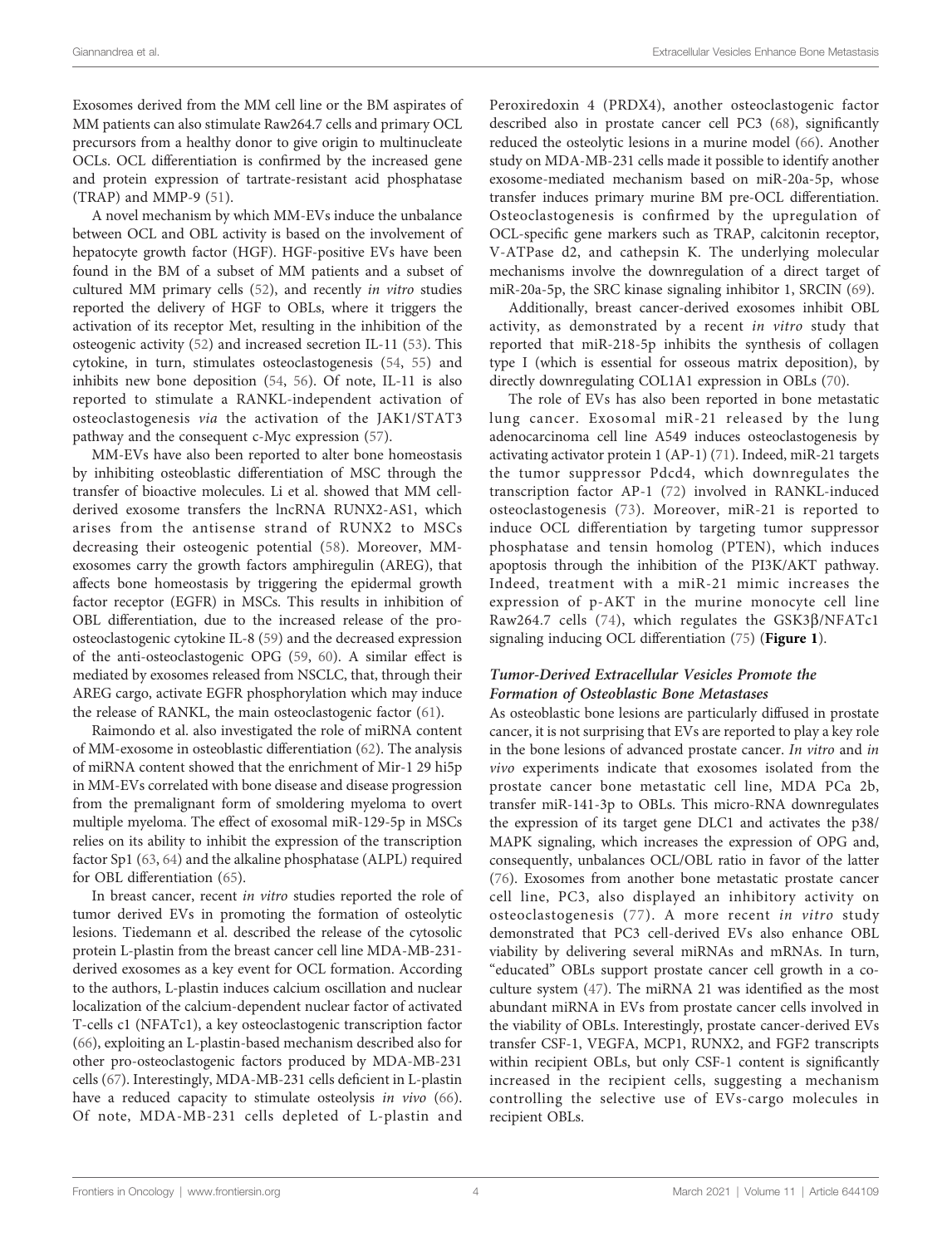<span id="page-4-0"></span>

FIGURE 1 | EVs derived from Multiple Myeloma (MM), breast and lung tumor metastatic cells alter the bone homeostasis inducing the osteolytic lesions. 1) MM derived-extracellular vesicles (MM-EVs) increase the migration of osteoclast (OCL) precursors and induce the OCL differentiation, producing tartrate-resistant acid phosphatase (TRAP) and MMP-9 expression [\(51\)](#page-9-0). 2) MM-EVs inhibit osteoblast (OBL) activity through the transfer of the hepatocyte growth factor (HGF) by activating Met receptor activity [\(52\)](#page-9-0) and induce osteoclastogenesis and the inhibition of new bone deposition through the secretion of IL-11 by OBL [\(53](#page-9-0)–[56](#page-9-0)). 3) MM cells decrease the osteogenic potential of mesenchymal stromal cells (MSC) through the exosomal transfer of lncRNA RUNX2-AS1, which arises from the antisense strand of RUNX2, the transcription factor RUNT-related transcription factor 2 [\(58](#page-9-0)), and the growth factor amphiregulin (AREG), which induces the secretion of the pro-osteoclastogenic cytokine IL-8 ([59\)](#page-9-0) and downregulates the anti-osteoclastogenic osteoprotegerin (OPG) ([59](#page-9-0), [60](#page-9-0)). MM-EVs transfer miR-129-5p to recipient OBL and inhibit their differentiation through the downregulation of transcription factor Sp1 and the alkaline phosphatase ALPL [\(63](#page-9-0), [64\)](#page-9-0). 4) Metastatic breast cancer cells induce the OCL differentiation through the exosomal transfer of cytosolic protein L-plastin and Peroxiredoxin 4 (PRDX4) ([66](#page-9-0)), and miR-20a-5p, inducing the upregulation of OCL-specific gene markers such as TRAP, calcitonin receptor, V-ATPase d2, and cathepsin K [\(69\)](#page-10-0). 5) Breast cancer cells-derived EVs inhibit the OBL activity through the transfer of miR-218-5p which targets the COL1A1 expression reducing the collagen type I synthesis ([70](#page-10-0)). 6) Metastatic lung cancer cells induce osteoclastogenesis through the exosomal transfer of miR-21 ([71\)](#page-10-0), which may activate the transcription factor AP-1 ([72](#page-10-0)) and increases the expression of p-AKT [\(74\)](#page-10-0). 7) Lung cancer cell derived EVs inhibit the osteogenic potential of MSC, through the transfer of AREG, inducing the release of the osteogenic receptor activator of nuclear factor k-B ligand (RANKL) [\(61](#page-9-0)).

Another mechanism was recently reported, by which EVs derived from prostate cancer cells may favor osteoblastic bone lesions. They carry miR-940 which targets Rho GTPase Activating Protein 1 (ARHGAP1), Reticulophagy regulator 2, Family with sequence similarity 134 (FAM134A), member A, in mesenchymal cells and induces their differentiation in OBLs ([44\)](#page-9-0). ARHGAP1 is involved in the osteogenic differentiation of MSCs through the RhoA/ROCK pathway regulation ([78\)](#page-10-0); whereas the role of FAM134A is unclear ([Figure 2](#page-5-0)).

### Bone Cell Populations May Release EVs to Support Metastatic Tumor Cell Growth

Once "educated", cells of the bone microenvironment may support bone metastasis formation through exosome release.

Here, we will report evidence involving the role of mesenchymal cells, including BM MSCs, OBLs, and OCLs.

The role of BM-MSCs derived EVs (MSC-EVs) in promoting bone metastases is extensively documented in MM. MSC-EVs create a supportive microenvironment for MM progression and drug resistance [\(79,](#page-10-0) [80\)](#page-10-0). Roccaro et al. showed that the exosomes isolated from the BM-MSCs (MSC-exosomes) of MM patients induce MM cell proliferation in vitro and promote the dissemination and metastasis to different skeletal sites in vivo. This behavior is not observed with exosomes from the primary BM-MSCs of healthy donors ([81\)](#page-10-0). This evidence suggests that BM-MSC in the tumor microenvironment are educated in supporting bone colonization. The mechanism at the base of the MSC-exosome effect may rely on exosome content.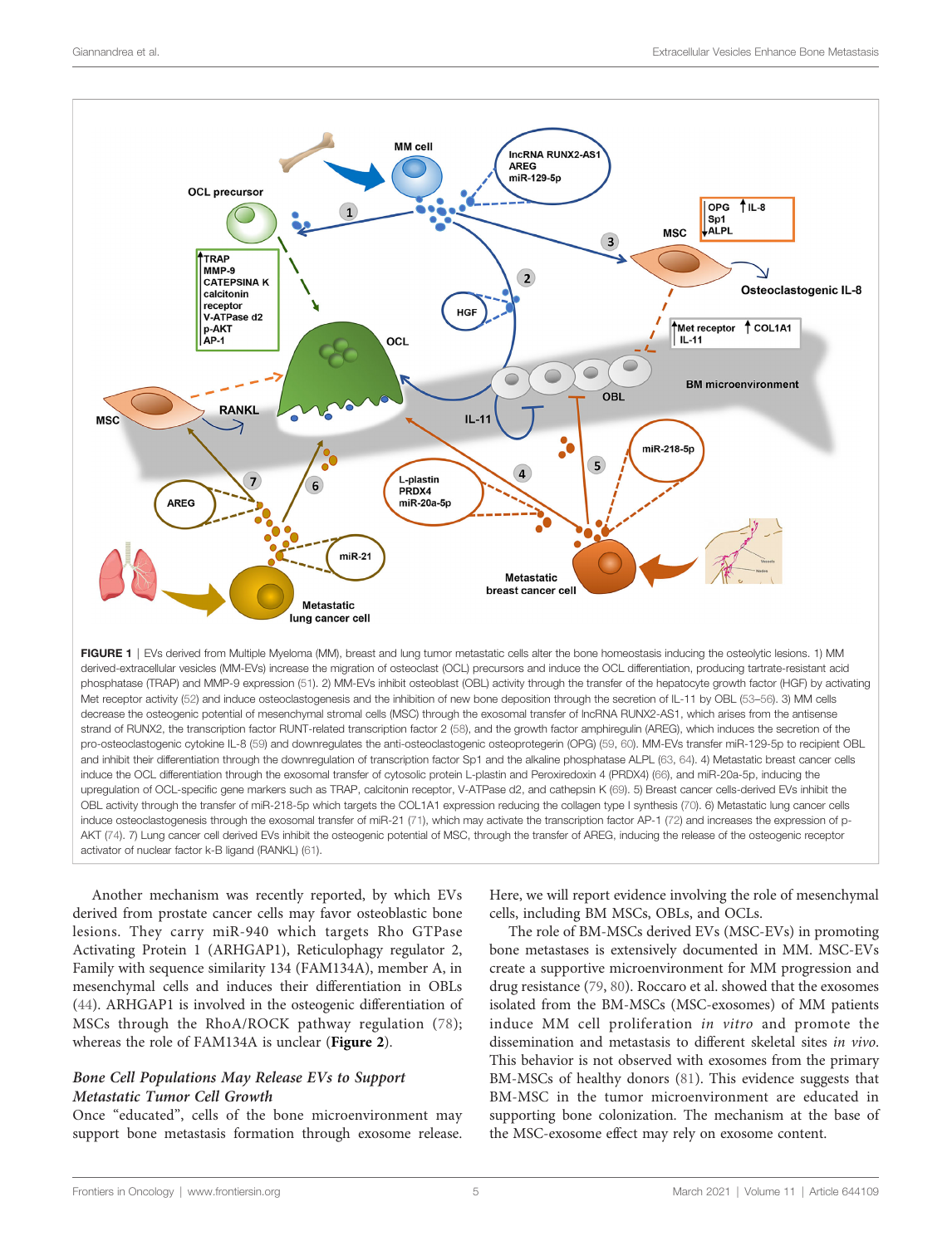<span id="page-5-0"></span>

MM MSC-exosomes are characterized by higher levels of miRNAs and oncogenic proteins compared to MSC-exosomes from healthy subjects ([81\)](#page-10-0) and display other relevant differences. For instance, MM MSC-exosomes have an increased content of IL-6, CCL2, junction plakoglobin, or fibronectin [\(81](#page-10-0)), already known to be involved in MM progression [\(82](#page-10-0), [83\)](#page-10-0). Additionally, MM MSC-exosomes are characterized by a lower level of miR-15a; this microRNA is associated with suppression of tumor proliferation [\(81\)](#page-10-0). Consistently, MM MSC-exosomes deficient for miR-15a promotes MM cell dissemination to different skeletal sites in vivo [\(81](#page-10-0)).

According to Ho et al., MSC-exosome quantity and quality are positively regulated by the histone deacetylase 3 (HDAC3), which is overexpressed in MM MSCs compared to the MSCs of a healthy population [\(84](#page-10-0)). The inhibition of HDAC3 gene and protein expression in vitro and in vivo affected not only the proliferation of MM cells co-cultured with MSCs but also the production of MSC-exosomes. Inhibitory experiments demonstrated that HDAC3 plays its regulative role in MSCs by stimulating the expression of a specific ESCRT complex component, Tumor Susceptibility Gene 101 (TSG101), and increasing the MSC-exosome content of miR380 and miR382 ([84\)](#page-10-0). miR382 is overexpressed in MM patients and targets tumor suppressor genes involved in tumor proliferation and survival ([85\)](#page-10-0), while miR380 is reported to attenuate p53 signaling in neuroblastoma ([86](#page-10-0)).

Although the role of OBL- and OCL-derived EVs in bone metastasis is less investigated, several pieces of evidence suggest that they contribute to altering the bone homeostasis, possibly also activating positive feedback in osteoblastic or osteolytic metastatic lesions. In particular, OBL-derived exosomes carry different mRNAs and proteins depending on the OBL differentiation stage, i.e., immature proliferative cells versus mature mineralizing OBLs ([87](#page-10-0)–[89](#page-10-0)). Mineralizing OBLs can enhance osteogenesis, transferring exosomes that can regulate microRNA expression in BM MSCs, and thereby promoting their differentiation into OBLs through the activation of the WNT, insulin, and TGF- $\beta$  signaling pathways, as well as the mineralizing activity by activating the calcium signaling pathway [\(90\)](#page-10-0). Interestingly, a recent study suggests that OBL increase in the context of bone osteoblastic lesions might favor tumor growth via a pro-tumor communication mediated by EVs. The exosomes [\(87\)](#page-10-0) and EVs released by mineralizing OBLs induce PC3 prostate cancer cell growth in vitro [\(89](#page-10-0)).

As expected, OCL-derived EVs play the opposite role and could amplify the bone destructive effect of osteolytic metastatic lesions. In particular, an in vitro and in vivo study reported that OCLs secrete miR-214-enriched exosomes that specifically target OBLs through the interaction between ephrinA2 and ephrin type-A receptor 2 (EphA2). The OCL exosome-mediated transfer of miR-214 into OBLs finally results in the inhibition of OBL activity.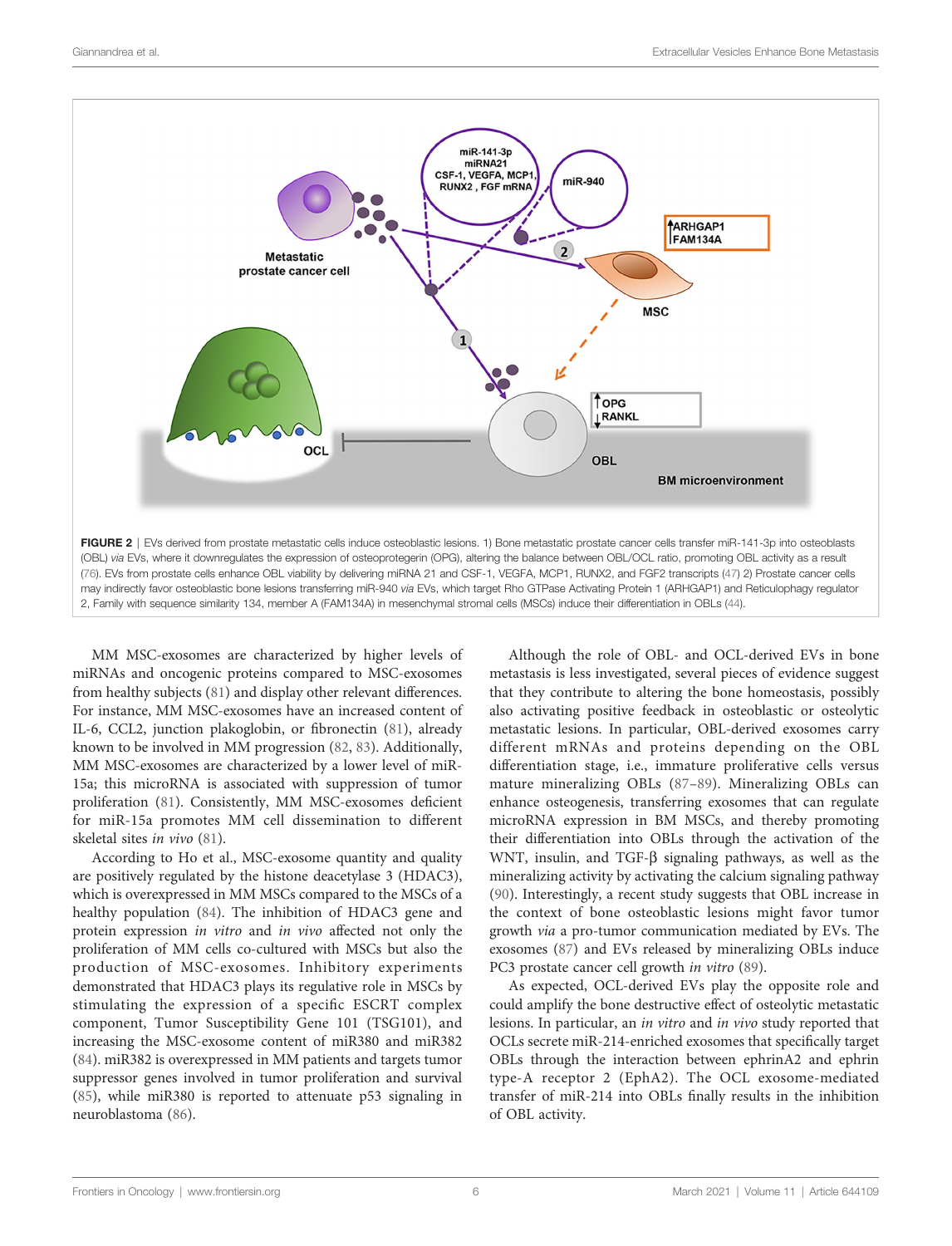## Potential of EV-Based Anti-Metastatic Therapeutic Approaches

The possible therapeutic role of EVs has been recently recognized in a position paper by the International Society of extracellular vesicles ([91\)](#page-10-0). The crucial role played by EVs in the pathological communication between cancer and bone cell populations during bone metastasis formation suggests that EVs and their content could be a target of novel therapeutic approaches to restore bone homeostasis to prevent the formation of widespread metastasis.

Since the EVs secreted by tumor cells are pivotal players in the metastasis process, several strategies were developed to neutralize the effects. These include impairing biogenesis and the release of EVs by cancer cells, inhibiting their uptake by recipient cells, and removing them from circulation. Recently the inhibition of EVs release has been reported as a promising approach in the different types of tumors that develop bone metastasis, including breast, lung, and liver cancer, as well as MM.

Administration of sulfisoxazole (SFX), an FDA approved antibiotic, inhibits the biogenesis of EVs from breast cancer cells and prevents EV secretion via downregulation of the components of the ESCRT-dependent machine, such as CD63, RAB27, and RAB7 ([92](#page-10-0)). SFX administration results in the suppression of breast cancer cell growth and metastasis. Although the work was focused on lung and liver metastasis, it is reasonably conceivable that a similar suppressive effect may be extended also to bone metastasis [\(92](#page-10-0)). The authors clarified the underlying molecular mechanism by demonstrating that SFX targeted endothelin receptor A associated with EV secretion by breast cancer cells, thereby reducing the number of released EVs and their protein cargo [\(92](#page-10-0)). The key role of RAB proteins in EV secretion was also reported by Bobrie et al., who demonstrated that RAB27b knockdown interfered with EV secretion and resulted in decreased tumor growth and lung metastasis of 4T1 breast cancer cells in vivo [\(93](#page-10-0)).

EV secretion blockage was also obtained through the use of the sphingomyelinase inhibitor GW4869, which specifically inhibits exosome secretion [\(94\)](#page-10-0). Fabbri et al. observed that mice treated with GW4869 formed a significantly lower number of lung metastasis when injected with lung cancer cells LLC. The inhibitory effect could be rescued if GW4869-bearing mice were injected with EVs derived from LLC cells [\(95](#page-10-0)). Faict et al. showed that blocking EVs secretion with GW4869 in an in vivo model of MM interfered with osteolysis and augmented cortical bone volume ([96\)](#page-10-0), demonstrating that GW4869 may restore the bone homeostasis altered by metastatic cancer cells. Interestingly, GW4869 displays a further important outcome since it diminishes the resistance to bortezomib eliciting a strong anti-tumor response when administered in combination with this drug [\(96](#page-10-0)). A similar effect on chemoresistance was also reported in doxorubicin (Dox) resistant tumors, one of the challenges of cancer chemotherapy. Khan et al. demonstrated that Dox resistance can be overcome by blocking EV secretion with ketotifen ([97\)](#page-10-0). Ketotifen's ability to sensitize different cell tumor lines – including HeLa (cervix carcinoma cells), MCF7,

and BT549 (breast cancer cells) - to Dox was proportional to its effect on exosomes release [\(97](#page-10-0)).

Another way to neutralize the EV-mediated promotion of metastasis is to remove them from circulation. In xenograft breast cancer model mice, circulating EVs derived from tumor cells were captured by anti-human CD9 and anti-human CD63 antibodies stimulating EV removal by macrophages internalization, associated with a decreased metastasis formation into the lungs, lymph nodes, and thoracic cavity ([98\)](#page-10-0). Neutralization of EVs circulation by monoclonal antibodies has been proposed for a primary bone cancer such as osteosarcoma. Baglio et al. provided evidence that osteosarcoma-derived EV are enriched with a membrane-bound form of TGF $\beta$ , which induces human MSCs to produce IL6 stimulating osteosarcoma growth and lung metastasis formation in an orthotopic xenograft model ([99\)](#page-10-0). The authors demonstrated that the inhibition of IL6R signaling by tocilizumab prevented osteosarcoma metastasis formation and suggested that TGFß-blocking agents could be tested as new therapeutic options for osteosarcoma patients ([99\)](#page-10-0).

Blocking EV uptake can also interfere with the preparation of a pre-metastatic niche by EVs. Hoshino et al. showed that targeting the distinct integrins on EVs by integrin-blocking decoy peptides ablated lung and liver-metastatic EV uptake in an integrin-specific and organ-specific manner, reducing the formation of metastasis in these organs ([100\)](#page-10-0).

The ability of EVs to efficiently transport molecules into targeted cells makes them optimal drug delivery carriers. Different from artificial nanoparticles, EVs can overcome limitations such as toxicity and low half-life. Syngenic EVs cannot be rejected by the immune system and their protein cargo is protected, thus conferring it a longer half-life. Moreover, the organ tropism of EVs makes them suitable vehicles for transporting drugs and nucleic acids to specific metastatic sites [\(100](#page-10-0)).

EV-based strategies use both unmodified and engineered EVs loaded with different molecules and compounds.

Naïve EVs derived from MSCs can be used in the tissue repair of skeletal lesions arising from osteolytic metastasis. The role of BM mesenchymal stem cells in repairing damaged organs and tissue is well documented ([101](#page-10-0)). Recent evidence reports that EVs produced by these cells display great potential in bone regeneration due to EV content enriched with several signaling molecules that can promote tissue bone repair. Qin et al. demonstrated that the EVs derived from BM mesenchymal stem cells could be uptaken by OBLs and deliver osteogenic miR-196a regulating osteogenic gene expression and osteoblastic differentiation ([102](#page-10-0)). The same type of EVs stimulated bone regeneration in Sprague Dawley rats with calvarial defects ([102\)](#page-10-0) as well as osteogenic differentiation through the activation of the PI3/AKT pathway, which promoted bone formation and neovascularization indicating potential in bone repair [\(103\)](#page-10-0).

Several therapeutic applications have been proposed for EVs loaded with therapeutic molecules or siRNAs/miRNAs or for EVs modified to improve their efficacy.

Some chemotherapeutic agents, such as Dox and paclitaxel (PTX), have been delivered through EVs to target tumor cells.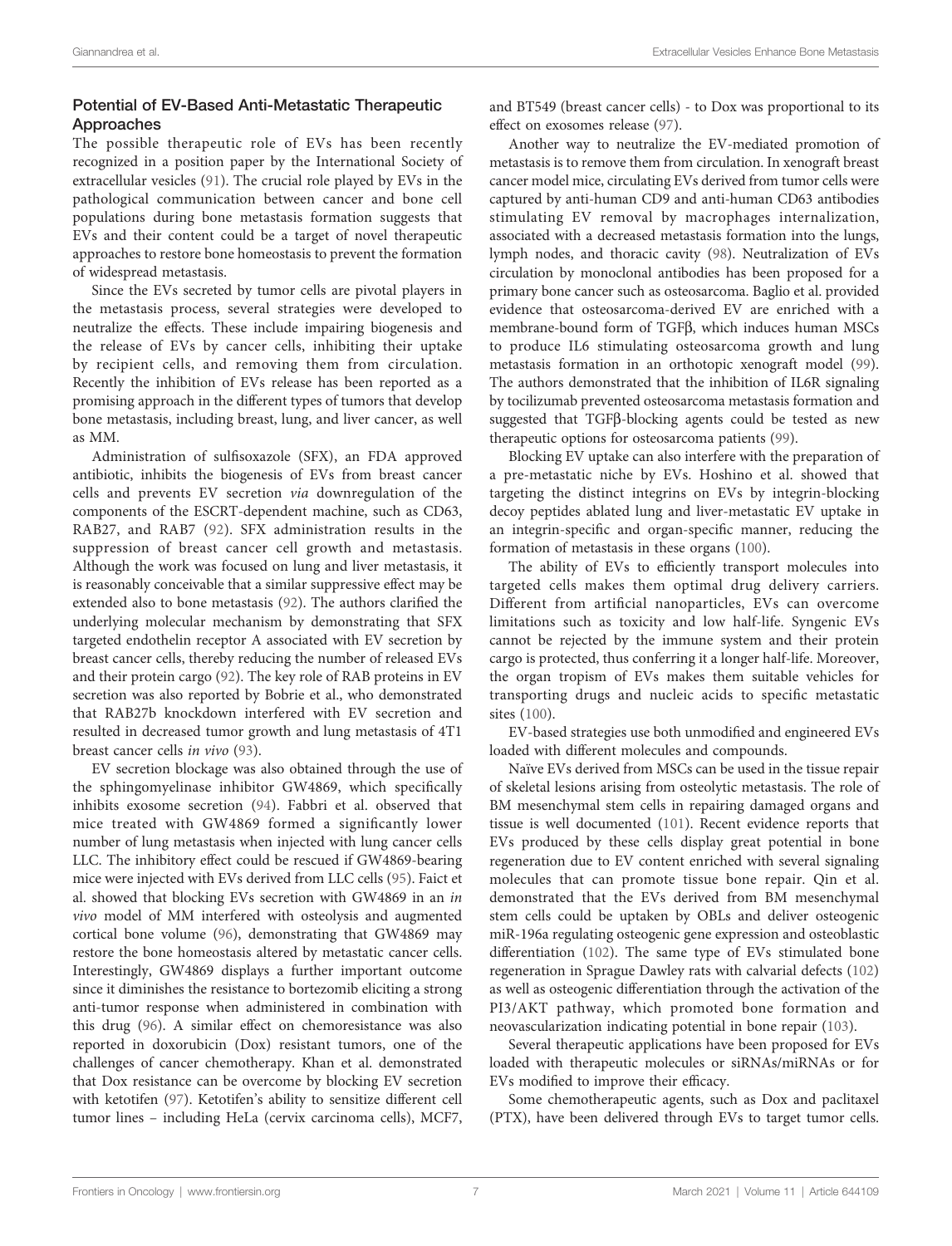Tian et al. obtained engineered EVs derived from mouse immature dendritic cells, expressing the exosomal membrane protein Lamp2b fused to the av integrin-specific iRGD peptide ([104](#page-10-0)). These EVs, loaded with Dox and injected in a breast tumor mouse model, were able to specifically deliver the drug leading to the inhibition of tumor growth without overt toxicity [\(104\)](#page-10-0).

Another study revealed that MSCs exposed to 2000 ng/ml PTX were able to package and deliver the active drug into EVs that showed a strong anti-proliferative activity on the human pancreatic cell line CFPAC-1 [\(105](#page-11-0)). The group of Batrakova showed that both naïve EVs from macrophage loaded directly with PTX or EVs modified with PEG-AA vector moiety to improve their circulation and loaded with PTX could accumulate in cancer cells and target and reduce pulmonary metastases in a model of murine Lewis lung carcinoma ([106](#page-11-0), [107\)](#page-11-0).

EVs loaded with PTX are used also in combination with other agents. Systemic administration of EV formulations with oncolytic virus in combination with PTX improved tumorselective delivery, peritumoral immune-response associated with the targeted delivery of the virus, enhanced immunogenicity and infiltration of CD4+ and CD8+ T-cells in a lung cancer mouse model, indicating the possible application of these EVs in treating primary and metastatic cancers ([108](#page-11-0)). The effect of EVs isolated from proliferating MSCs after taxol treatment was studied on different tumors in vitro and in vivo ([109](#page-11-0)). EVs loaded with taxol exhibited cancer cell cytotoxicity similarly to the administration of free taxol in three different tumor cell types including lung, ovarian, and breast cancer. The tumor therapeutic effect of the EVs in a mouse breast cancer model displayed a significant reduction of tumor size and metastasis formation in lungs, liver, spleen but not in BM ([109](#page-11-0)). Reports concerning the potential of EVs as a carrier for anti-tumor agents suggest that this is a promising approach that needs to be coupled with a specific delivery in the BM microenvironment. Thus, EVs from BM mesenchymal stem cells were used as carriers to load Dox for osteosarcoma treatment [\(110\)](#page-11-0). These Dox-loaded EVs exhibited a high level of uptake and displayed strong antitumor effects on osteosarcoma cells while no cytotoxicity for myocardial cell lines was observed. Interestingly, a recent report suggests that EVs can be delivered to the specific cellular targets relevant for bone metastasis formation. Specifically, OBL-derived EVs can be used for carrying pharmacological molecules including anti‐osteoclastic agents, such as dasatinib and zoledronate, which are very effective in inhibiting OCL activity in vitro and in vivo ([111](#page-11-0)).

The ability of EVs to carry small RNAs, such as siRNA and miRNA, was exploited in therapeutic approaches to counteract tumor growth and metastasis formation. Techniques to encapsulate siRNAs and miRNAs were developed to ensure successful delivery to receiving cells [\(112\)](#page-11-0). The group of Wood engineered dendritic cells to express Lamp2b, an exosomal membrane protein, which fused to the neuron-specific RVG peptide. To verify the specificity of delivery, GAPDH siRNA was loaded on these EVs, which were injected into mice and specifically delivered to neurons, microglia, and oligodendrocytes in the brain, resulting in the specific knockdown of GAPDH gene expression [\(113](#page-11-0)). Another example of the successful delivery of exosomal siRNA was reported by Wang et al., which showed that EVs loaded with transient receptor potential polycystic 2 (TRPP2) siRNA were able to reduce epithelial mesenchymal transition by suppressing TRPP2 expression in a cell line of human pharyngeal squamous cell carcinoma ([114\)](#page-11-0).

Since miRNAs play a documented role in bone metastasis ([115\)](#page-11-0), EVs carrying miRNAs might be used not only as biomarkers but for therapeutic purposes. The delivery of exosomal miRNAs into tumor cells was demonstrated by Katakowski et al. They found that EVs derived from miR-146b-expressing BM MSCs and injected in a rat model of primary brain tumor, significantly reduced glioma xenograft growth ([116\)](#page-11-0).

Few studies have described the treatment of bone metastasis using EVs loaded with miRNAs. Research by Valencia et al. indicated that the bone colonization and osteolytic lesions induced by lung cancer can be deranged in vivo by preconditioning the bone environment with EVs, isolated from the human metastatic non-small cell lung cancer cell line A549 overexpressing miR-192. Micro-RNA 192-enriched EVs reduce the expression of key angiogenic factors such as IL-8, ICAM1, and CXCL1 in endothelial precursor cells, preventing tumorinduced angiogenic switch and, consequently, reducing bone colonization and metastatic burden ([117\)](#page-11-0). Another miRNA, let-7, was shown to be involved in supporting OBL function. The let-7 enriched exosomes produced by OBLs enhance osteogenesis by regulating high‐mobility group AT‐hook 2 (HMGA2) and AXIN2 ([118](#page-11-0)), suggesting that an approach based on Let‐7 loaded vesicles could be helpful to inhibit osteolytic bone lesions. Khani et al. demonstrated that an in vivo treatment with tumor EVs loaded with exogenous Let-7 could increase the survival rate of breast cancer-bearing mice and induced a reduction in tumor growth ([119\)](#page-11-0). Moreover, Ohno et al. reported that the EVs produced by cells engineered to express the transmembrane domain of the PDGF receptor fused to the GE11 peptide that binds specifically to EGFR were able to efficiently deliver let-7a to EGFR-expressing breast cancer cells. GE11-positive exosomes containing let-7 were demonstrated to inhibit tumor development in vivo ([120](#page-11-0)).

An approach that uses natural EVs to deliver specific antitumor molecules should also take into account the necessity of reducing or avoiding the delivery of pro-tumor molecules, especially when EVs are produced by cancer cells. For instance, Hong and colleagues [\(121\)](#page-11-0) set up a cell-free tumor vaccine using tumor-derived exosomes carrying tumor associated antigens but had to deplete the exosomes of TGF- $\beta$ 1 to avoid the immunosuppressive effect. This issue should be considered given the possible use of EVs to inhibit bone metastasis. Indeed,  $TGF- $\beta$ 1 is a key cytokine in osteolytic bone lesions$ and its presence in breast cancer-derived EVs has been shown to increase the accumulation and function of immature myeloid cells and boost osteoclastic bone resorption [\(122](#page-11-0)).

In conclusion, emerging evidence shows that counteracting the function of tumor-derived EVs in the metastatic process may be a novel successful strategy. Further research is needed to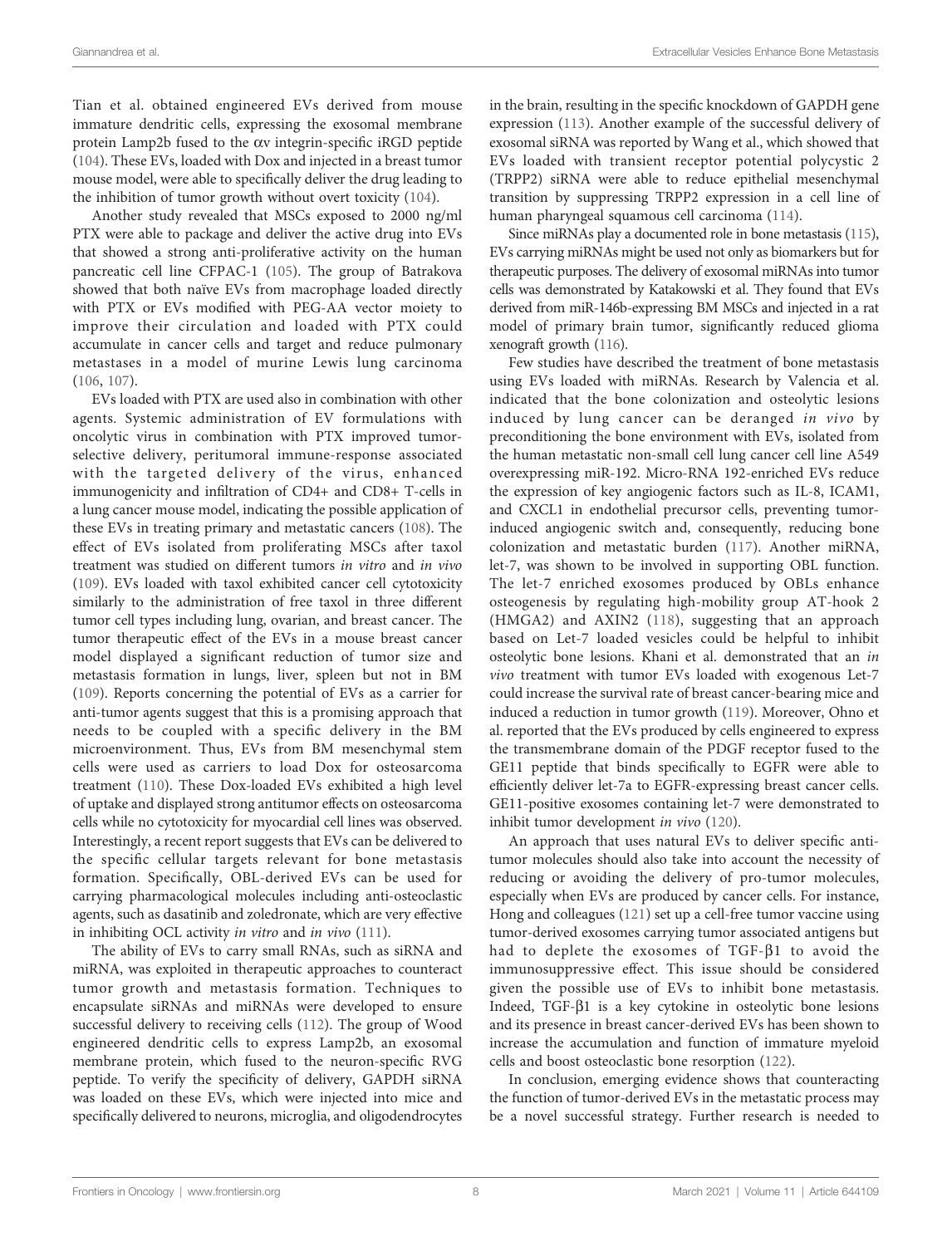<span id="page-8-0"></span>investigate the function and modalities of therapeutic EV-based applications including research targeting bone metastasis, which may involve either the inhibition of EV secretion and the uptake by recipient BM cells or their circulation, as well as the appropriate modification of EV cargo with molecules capable of interfering with bone metastasis.

# AUTHOR CONTRIBUTIONS

DG, VC, RC and NP collected the relevant literature and drafted the manuscript with input from all authors. EL and MB searched literature and provided advice. RC and NP provided critical

# **REFERENCES**

- 1. Russell AE, Sneider A, Witwer KW, Bergese P, Bhattacharyya SN, Cocks A, et al. Biological membranes in EV biogenesis, stability, uptake, and cargo transfer: an ISEV position paper arising from the ISEV membranes and EVs workshop. J Extracellular Vesicles (2019) 8(1):1684862. doi: [10.1080/](https://doi.org/10.1080/20013078.2019.1684862) [20013078.2019.1684862](https://doi.org/10.1080/20013078.2019.1684862)
- 2. van Niel G, D'Angelo G, Raposo G. Shedding light on the cell biology of extracellular vesicles. Nat Rev Mol Cell Biol (2018) 19(4):213–28. doi: [10.1038/nrm.2017.125](https://doi.org/10.1038/nrm.2017.125)
- 3. Huotari J, Helenius A. Endosome maturation. EMBO J (2011) 30(17):3481– 500. doi: [10.1038/emboj.2011.286](https://doi.org/10.1038/emboj.2011.286)
- 4. Hessvik NP, Llorente A. Current knowledge on exosome biogenesis and release. Cell Mol Life Sci CMLS (2018) 75(2):193–208. doi: [10.1007/s00018-](https://doi.org/10.1007/s00018-017-2595-9) [017-2595-9](https://doi.org/10.1007/s00018-017-2595-9)
- 5. Hurwitz SN, Conlon MM, Rider MA, Brownstein NC, Meckes DG Jr. Nanoparticle analysis sheds budding insights into genetic drivers of extracellular vesicle biogenesis. J Extracellular Vesicles (2016) 5:31295. doi: [10.3402/jev.v5.31295](https://doi.org/10.3402/jev.v5.31295)
- 6. van Niel G, Charrin S, Simoes S, Romao M, Rochin L, Saftig P, et al. The tetraspanin CD63 regulates ESCRT-independent and -dependent endosomal sorting during melanogenesis. Dev Cell (2011) 21(4):708–21. doi: [10.1016/j.devcel.2011.08.019](https://doi.org/10.1016/j.devcel.2011.08.019)
- 7. Trajkovic K, Hsu C, Chiantia S, Rajendran L, Wenzel D, Wieland F, et al. Ceramide triggers budding of exosome vesicles into multivesicular endosomes. Sci (New York NY) (2008) 319(5867):1244–7. doi: [10.1126/](https://doi.org/10.1126/science.1153124) [science.1153124](https://doi.org/10.1126/science.1153124)
- 8. Pfeffer SR. Unsolved mysteries in membrane traffic. Annu Rev Biochem (2007) 76:629–45. doi: [10.1146/annurev.biochem.76.061705.130002](https://doi.org/10.1146/annurev.biochem.76.061705.130002)
- 9. Tricarico C, Clancy J, D'Souza-Schorey C. Biology and biogenesis of shed microvesicles. Small GTPases (2017) 8(4):220–32. doi: [10.1080/](https://doi.org/10.1080/21541248.2016.1215283) [21541248.2016.1215283](https://doi.org/10.1080/21541248.2016.1215283)
- 10. Muralidharan-Chari V, Clancy J, Plou C, Romao M, Chavrier P, Raposo G, et al. ARF6-regulated shedding of tumor cell-derived plasma membrane microvesicles. Curr Biol CB (2009) 19(22):1875–85. doi: [10.1016/](https://doi.org/10.1016/j.cub.2009.09.059) [j.cub.2009.09.059](https://doi.org/10.1016/j.cub.2009.09.059)
- 11. Mulcahy LA, Pink RC, Carter DR. Routes and mechanisms of extracellular vesicle uptake. J Extracellular Vesicles (2014) 3(1):24641. doi: [10.3402/](https://doi.org/10.3402/jev.v3.24641) [jev.v3.24641](https://doi.org/10.3402/jev.v3.24641)
- 12. Jurj A, Zanoaga O, Braicu C, Lazar V, Tomuleasa C, Irimie A, et al. A Comprehensive Picture of Extracellular Vesicles and Their Contents. Molecular Transfer to Cancer Cells. Cancers (2020) 12(2):298. doi: [10.3390/cancers12020298](https://doi.org/10.3390/cancers12020298)
- 13. Fornetti J, Welm AL, Stewart SA. Understanding the Bone in Cancer Metastasis. J Bone Mineral Res Off J Am Soc Bone Mineral Res (2018) 33 (12):2099–113. doi: [10.1002/jbmr.3618](https://doi.org/10.1002/jbmr.3618)
- 14. Coleman RE. Clinical features of metastatic bone disease and risk of skeletal morbidity. Clin Cancer Res an Off J Am Assoc Cancer Res (2006) 12(20 Pt 2):6243s–49s. doi: [10.1158/1078-0432.CCR-06-0931](https://doi.org/10.1158/1078-0432.CCR-06-0931)

feedback and revised the manuscript. All authors contributed to the article and approved the submitted version.

# FUNDING

This research was funded by Associazione Italiana Ricerca sul Cancro, AIRC Investigator Grant (grant number 20614) and by the University of Milano (grant number Linea 2B-2019- Dept. Health Sciences) to RC, and an AIRC post-doctoral fellowship to VC (financed with Investigator Grant 20614 to RC). Università degli Studi di Milano awarded DG with a PhD fellowship in Experimental Medicine.

- 15. Rizzoli R, Body JJ, Brandi ML, Cannata-Andia J, Chappard D, El Maghraoui A, et al. Cancer-associated bone disease. Osteoporosis Int J stablished as result cooperation between Eur Foundation Osteoporosis Natl Osteoporosis Foundation USA (2013) 24(12):2929–53. doi: [10.1007/s00198-013-2530-3](https://doi.org/10.1007/s00198-013-2530-3)
- 16. Hiraga T. Bone metastasis: Interaction between cancer cells and bone microenvironment. J Oral Biosci (2019) 61(2):95–8. doi: [10.1016/j.job.](https://doi.org/10.1016/j.job.2019.02.002) [2019.02.002](https://doi.org/10.1016/j.job.2019.02.002)
- 17. Weidle UH, Birzele F, Kollmorgen G, Ruger R. Molecular Mechanisms of Bone Metastasis. Cancer Genomics Proteomics (2016) 13(1):1–12.
- 18. Coleman RE. Metastatic bone disease: clinical features, pathophysiology and treatment strategies. Cancer Treat Rev (2001) 27(3):165–76. doi: [10.1053/](https://doi.org/10.1053/ctrv.2000.0210) [ctrv.2000.0210](https://doi.org/10.1053/ctrv.2000.0210)
- 19. Palumbo A, Anderson K. Multiple myeloma. New Engl J Med (2011) 364 (11):1046–60. doi: [10.1056/NEJMra1011442](https://doi.org/10.1056/NEJMra1011442)
- 20. Ren G, Esposito M, Kang Y. Bone metastasis and the metastatic niche. J Mol Med (2015) 93(11):1203–12. doi: [10.1007/s00109-015-1329-4](https://doi.org/10.1007/s00109-015-1329-4)
- 21. Kenkre JS, Bassett J. The bone remodelling cycle. Ann Clin Biochem (2018) 55(3):308–27. doi: [10.1177/0004563218759371](https://doi.org/10.1177/0004563218759371)
- 22. Zhao C, Irie N, Takada Y, Shimoda K, Miyamoto T, Nishiwaki T, et al. Bidirectional ephrinB2-EphB4 signaling controls bone homeostasis. Cell Metab (2006) 4(2):111–21. doi: [10.1016/j.cmet.2006.05.012](https://doi.org/10.1016/j.cmet.2006.05.012)
- 23. Cheng C, Ji Z, Sheng Y, Wang J, Sun Y, Zhao H, et al. Aphthous ulcer drug inhibits prostate tumor metastasis by targeting IKKvarepsilon/TBK1/NF-kappaB signaling. Theranostics (2018) 8(17):4633–48. doi: [10.7150/thno.26687](https://doi.org/10.7150/thno.26687)
- 24. Kusumbe AP, Ramasamy SK, Adams RH. Coupling of angiogenesis and osteogenesis by a specific vessel subtype in bone. Nature (2014) 507 (7492):323–8. doi: [10.1038/nature13145](https://doi.org/10.1038/nature13145)
- 25. Xie H, Cui Z, Wang L, Xia Z, Hu Y, Xian L, et al. PDGF-BB secreted by preosteoclasts induces angiogenesis during coupling with osteogenesis. Nat Med (2014) 20(11):1270–8. doi: [10.1038/nm.3668](https://doi.org/10.1038/nm.3668)
- 26. Dar HY, Azam Z, Anupam R, Mondal RK, Srivastava RK. Osteoimmunology: The Nexus between bone and immune system. Front Biosci (2018) 23:464–92. doi: [10.2741/4600](https://doi.org/10.2741/4600)
- 27. Mirosavljevic D, Quinn JM, Elliott J, Horwood NJ, Martin TJ. Gillespie MT. T-cells mediate an inhibitory effect of interleukin-4 on osteoclastogenesis. J Bone Mineral Res Off J Am Soc Bone Mineral Res (2003) 18(6):984–93. doi: [10.1359/jbmr.2003.18.6.984](https://doi.org/10.1359/jbmr.2003.18.6.984)
- 28. Zhu X, Zeng Z, Qiu D, Chen J. Vgamma9Vdelta2 T cells inhibit immature dendritic cell transdifferentiation into osteoclasts through downregulation of RANK, cFos and ATP6V0D2. Int J Mol Med (2018) 42(4):2071–9. doi: [10.3892/ijmm.2018.3791](https://doi.org/10.3892/ijmm.2018.3791)
- 29. Horwood NJ, Kartsogiannis V, Quinn JM, Romas E, Martin TJ, Gillespie MT. Activated T lymphocytes support osteoclast formation in vitro. Biochem Biophys Res Commun (1999) 265(1):144–50. doi: [10.1006/bbrc.1999.1623](https://doi.org/10.1006/bbrc.1999.1623)
- 30. Kotake S, Udagawa N, Hakoda M, Mogi M, Yano K, Tsuda E, et al. Activated human T cells directly induce osteoclastogenesis from human monocytes: possible role of T cells in bone destruction in rheumatoid arthritis patients. Arthritis Rheum (2001) 44(5):1003–12. doi: [10.1002/1529-0131\(200105\)](https://doi.org/10.1002/1529-0131(200105)44:53.0.CO;2-#) [44:5<1003::AID-ANR179>3.0.CO;2-#](https://doi.org/10.1002/1529-0131(200105)44:53.0.CO;2-#)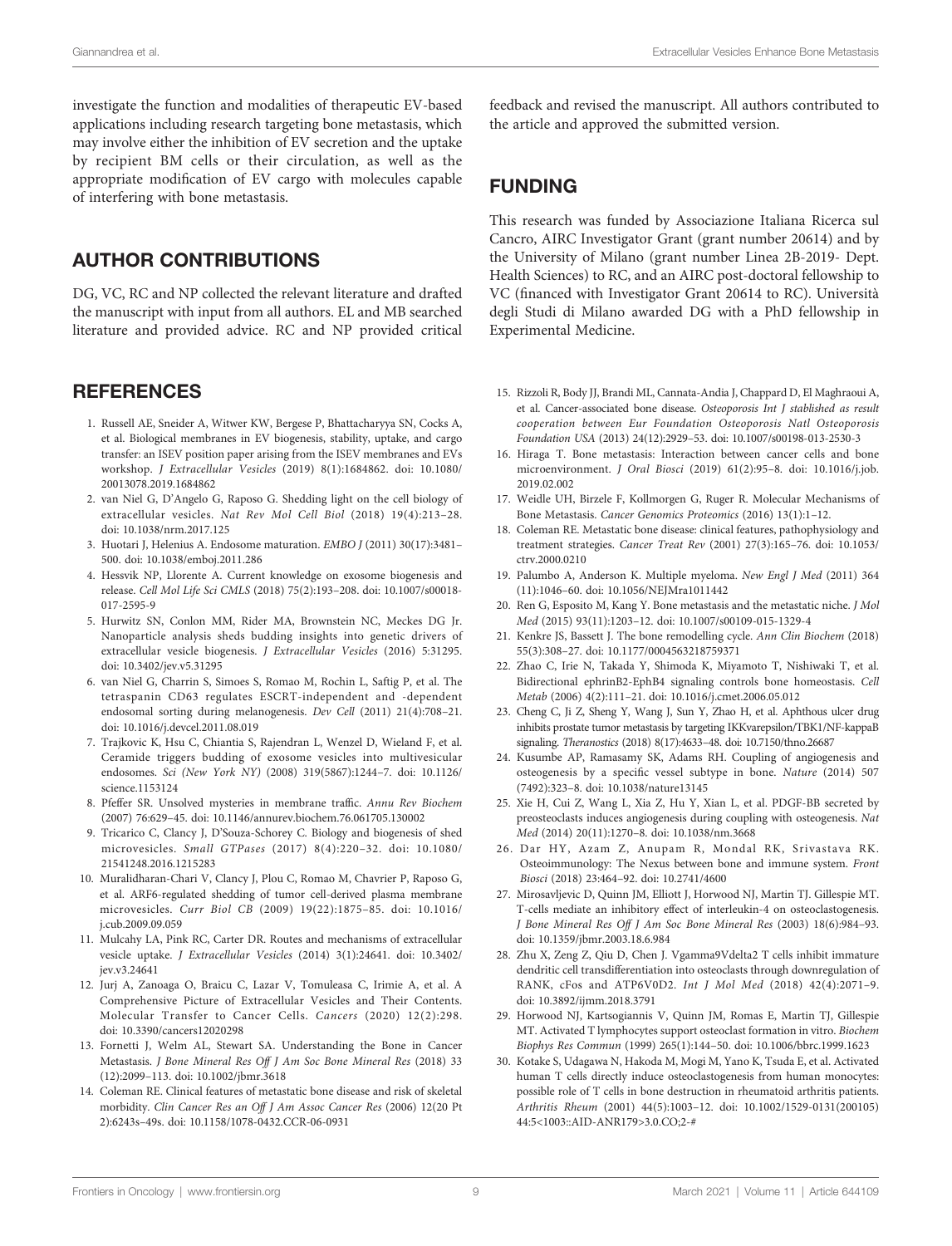- <span id="page-9-0"></span>31. Colucci S, Brunetti G, Rizzi R, Zonno A, Mori G, Colaianni G, et al. T cells support osteoclastogenesis in an in vitro model derived from human multiple myeloma bone disease: the role of the OPG/TRAIL interaction. Blood (2004) 104(12):3722–30. doi: [10.1182/blood-2004-02-0474](https://doi.org/10.1182/blood-2004-02-0474)
- 32. Ullah TR. The role of CXCR4 in multiple myeloma: Cells' journey from bone marrow to beyond. J Bone Oncol (2019) 17:100253. doi: [10.1016/](https://doi.org/10.1016/j.jbo.2019.100253) [j.jbo.2019.100253](https://doi.org/10.1016/j.jbo.2019.100253)
- 33. Mirandola L, Apicella L, Colombo M, Yu Y, Berta DG, Platonova N, et al. Anti-Notch treatment prevents multiple myeloma cells localization to the bone marrow via the chemokine system CXCR4/SDF-1. Leukemia (2013) 27 (7):1558–66. doi: [10.1038/leu.2013.27](https://doi.org/10.1038/leu.2013.27)
- 34. Smith MC, Luker KE, Garbow JR, Prior JL, Jackson E, Piwnica-Worms D, et al. CXCR4 regulates growth of both primary and metastatic breast cancer. Cancer Res (2004) 64(23):8604–12. doi: [10.1158/0008-5472.CAN-04-1844](https://doi.org/10.1158/0008-5472.CAN-04-1844)
- 35. Weilbaecher KN, Guise TA, McCauley LK. Cancer to bone: a fatal attraction. Nat Rev Cancer (2011) 11(6):411–25. doi: [10.1038/nrc3055](https://doi.org/10.1038/nrc3055)
- 36. Mundy GR. Metastasis to bone: causes, consequences and therapeutic opportunities. Nat Rev Cancer (2002) 2(8):584–93. doi: [10.1038/nrc867](https://doi.org/10.1038/nrc867)
- 37. Colombo M, Thummler K, Mirandola L, Garavelli S, Todoerti K, Apicella L, et al. Notch signaling drives multiple myeloma induced osteoclastogenesis. Oncotarget (2014) 5(21):10393–406. doi: [10.18632/oncotarget.2084](https://doi.org/10.18632/oncotarget.2084)
- 38. Zacharia B, Subramaniam D, Joy J. Skeletal Metastasis-an Epidemiological Study. Indian J Surg Oncol (2018) 9(1):46–51. doi: [10.1007/s13193-017-](https://doi.org/10.1007/s13193-017-0706-6) [0706-6](https://doi.org/10.1007/s13193-017-0706-6)
- 39. Colombo M, Giannandrea D, Lesma E, Basile A, Chiaramonte R. Extracellular Vesicles Enhance Multiple Myeloma Metastatic Dissemination. Int J Mol Sci (2019) 20(13):3236. doi: [10.3390/ijms20133236](https://doi.org/10.3390/ijms20133236)
- 40. Grange C, Tapparo M, Collino F, Vitillo L, Damasco C, Deregibus MC, et al. Microvesicles released from human renal cancer stem cells stimulate angiogenesis and formation of lung premetastatic niche. Cancer Res (2011) 71(15):5346–56. doi: [10.1158/0008-5472.CAN-11-0241](https://doi.org/10.1158/0008-5472.CAN-11-0241)
- 41. Di Modica M, Regondi V, Sandri M, Iorio MV, Zanetti A, Tagliabue E, et al. Breast cancer-secreted miR-939 downregulates VE-cadherin and destroys the barrier function of endothelial monolayers. Cancer Lett (2017) 384:94– 100. doi: [10.1016/j.canlet.2016.09.013](https://doi.org/10.1016/j.canlet.2016.09.013)
- 42. Liang H, Yan X, Pan Y, Wang Y, Wang N, Li L, et al. MicroRNA-223 delivered by platelet-derived microvesicles promotes lung cancer cell invasion via targeting tumor suppressor EPB41L3. Mol Cancer (2015) 14:58. doi: [10.1186/s12943-015-0327-z](https://doi.org/10.1186/s12943-015-0327-z)
- 43. Mannavola F, Tucci M, Felici C, Passarelli A, D'Oronzo S, Silvestris F. Tumor-derived exosomes promote the in vitro osteotropism of melanoma cells by activating the SDF-1/CXCR4/CXCR7 axis. J Trans Med (2019) 17 (1):230. doi: [10.1186/s12967-019-1982-4](https://doi.org/10.1186/s12967-019-1982-4)
- 44. Hashimoto K, Ochi H, Sunamura S, Kosaka N, Mabuchi Y, Fukuda T, et al. Cancer-secreted hsa-miR-940 induces an osteoblastic phenotype in the bone metastatic microenvironment via targeting ARHGAP1 and FAM134A. Proc Natl Acad Sci U States America (2018) 115(9):2204–9. doi: [10.1073/](https://doi.org/10.1073/pnas.1717363115) [pnas.1717363115](https://doi.org/10.1073/pnas.1717363115)
- 45. O'Brien K, Rani S, Corcoran C, Wallace R, Hughes L, Friel AM, et al. Exosomes from triple-negative breast cancer cells can transfer phenotypic traits representing their cells of origin to secondary cells. Eur J Cancer (2013) 49(8):1845–59. doi: [10.1016/j.ejca.2013.01.017](https://doi.org/10.1016/j.ejca.2013.01.017)
- 46. Dai J, Escara-Wilke J, Keller JM, Jung Y, Taichman RS, Pienta KJ, et al. Primary prostate cancer educates bone stroma through exosomal pyruvate kinase M2 to promote bone metastasis. J Exp Med (2019) 216(12):2883–99. doi: [10.1084/jem.20190158](https://doi.org/10.1084/jem.20190158)
- 47. Probert C, Dottorini T, Speakman A, Hunt S, Nafee T, Fazeli A, et al. Communication of prostate cancer cells with bone cells via extracellular vesicle RNA; a potential mechanism of metastasis. Oncogene (2019) 38 (10):1751–63. doi: [10.1038/s41388-018-0540-5](https://doi.org/10.1038/s41388-018-0540-5)
- 48. Peinado H, Aleckovic M, Lavotshkin S, Matei I, Costa-Silva B, Moreno-Bueno G, et al. Melanoma exosomes educate bone marrow progenitor cells toward a pro-metastatic phenotype through MET. Nat Med (2012) 18 (6):883–91. doi: [10.1038/nm.2753](https://doi.org/10.1038/nm.2753)
- 49. Shi Y, Zhang J, Mao Z, Jiang H, Liu W, Shi H, et al. Extracellular Vesicles From Gastric Cancer Cells Induce PD-L1 Expression on Neutrophils to Suppress T-Cell Immunity. Front Oncol (2020) 10:629. doi: [10.3389/](https://doi.org/10.3389/fonc.2020.00629) [fonc.2020.00629](https://doi.org/10.3389/fonc.2020.00629)
- 50. Chen G, Huang AC, Zhang W, Zhang G, Wu M, Xu W, et al. Exosomal PD-L1 contributes to immunosuppression and is associated with anti-PD-1 response. Nature (2018) 560(7718):382–6. doi: [10.1038/s41586-018-0392-8](https://doi.org/10.1038/s41586-018-0392-8)
- 51. Raimondi L, De Luca A, Amodio N, Manno M, Raccosta S, Taverna S, et al. Involvement of multiple myeloma cell-derived exosomes in osteoclast differentiation. Oncotarget (2015) 6(15):13772–89. doi: [10.18632/](https://doi.org/10.18632/oncotarget.3830) [oncotarget.3830](https://doi.org/10.18632/oncotarget.3830)
- 52. Stromme O, Psonka-Antonczyk KM, Stokke BT, Sundan A, Arum CJ, Brede G. Myeloma-derived extracellular vesicles mediate HGF/c-Met signaling in osteoblast-like cells. Exp Cell Res (2019) 383(1):111490. doi: [10.1016/](https://doi.org/10.1016/j.yexcr.2019.07.003) [j.yexcr.2019.07.003](https://doi.org/10.1016/j.yexcr.2019.07.003)
- 53. Hjertner O, Torgersen ML, Seidel C, Hjorth-Hansen H, Waage A, Borset M, et al. Hepatocyte growth factor (HGF) induces interleukin-11 secretion from osteoblasts: a possible role for HGF in myeloma-associated osteolytic bone disease. Blood (1999) 94(11):3883–8.
- 54. Girasole G, Passeri G, Jilka RL, Manolagas SC. Interleukin-11: a new cytokine critical for osteoclast development. J Clin Invest (1994) 93 (4):1516–24. doi: [10.1172/JCI117130](https://doi.org/10.1172/JCI117130)
- 55. McCoy EM, Hong H, Pruitt HC, Feng X. IL-11 produced by breast cancer cells augments osteoclastogenesis by sustaining the pool of osteoclast progenitor cells. BMC Cancer (2013) 13:16. doi: [10.1186/1471-2407-13-16](https://doi.org/10.1186/1471-2407-13-16)
- 56. Hughes FJ, Howells GL. Interleukin-11 inhibits bone formation in vitro. Calcif Tissue Int (1993) 53(5):362–4. doi: [10.1007/BF01351844](https://doi.org/10.1007/BF01351844)
- 57. Liang M, Ma Q, Ding N, Luo F, Bai Y, Kang F, et al. IL-11 is essential in promoting osteolysis in breast cancer bone metastasis via RANKLindependent activation of osteoclastogenesis. Cell Death Dis (2019) 10 (5):353. doi: [10.1038/s41419-019-1594-1](https://doi.org/10.1038/s41419-019-1594-1)
- 58. Li B, Xu H, Han H, Song S, Zhang X, Ouyang L, et al. Exosome-mediated transfer of lncRUNX2-AS1 from multiple myeloma cells to MSCs contributes to osteogenesis. Oncogene (2018) 37(41):5508–19. doi: [10.1038/](https://doi.org/10.1038/s41388-018-0359-0) [s41388-018-0359-0](https://doi.org/10.1038/s41388-018-0359-0)
- 59. Raimondo S, Saieva L, Vicario E, Pucci M, Toscani D, Manno M, et al. Multiple myeloma-derived exosomes are enriched of amphiregulin (AREG) and activate the epidermal growth factor pathway in the bone microenvironment leading to osteoclastogenesis. J Hematol Oncol (2019) 12(1):2. doi: [10.1186/s13045-018-0689-y](https://doi.org/10.1186/s13045-018-0689-y)
- 60. Zhu J, Jia X, Xiao G, Kang Y, Partridge NC, Qin L. EGF-like ligands stimulate osteoclastogenesis by regulating expression of osteoclast regulatory factors by osteoblasts: implications for osteolytic bone metastases. J Biol Chem (2007) 282(37):26656–64. doi: [10.1074/jbc.M705064200](https://doi.org/10.1074/jbc.M705064200)
- 61. Taverna S, Pucci M, Giallombardo M, Di Bella MA, Santarpia M, Reclusa P, et al. Amphiregulin contained in NSCLC-exosomes induces osteoclast differentiation through the activation of EGFR pathway. Sci Rep (2017) 7 (1):3170. doi: [10.1038/s41598-017-03460-y](https://doi.org/10.1038/s41598-017-03460-y)
- 62. Raimondo S, Urzi O, Conigliaro A, Bosco GL, Parisi S, Carlisi M, et al. Extracellular Vesicle microRNAs Contribute to the Osteogenic Inhibition of Mesenchymal Stem Cells in Multiple Myeloma. Cancers (2020) 12(2):449. doi: [10.3390/cancers12020449](https://doi.org/10.3390/cancers12020449)
- 63. Zhang X, Li R, Qin X, Wang L, Xiao J, Song Y, et al. Sp1 Plays an Important Role in Vascular Calcification Both In Vivo and In Vitro. J Am Heart Assoc (2018) 7(6):e007555. doi: [10.1161/JAHA.117.007555](https://doi.org/10.1161/JAHA.117.007555)
- 64. Yu S, Yerges-Armstrong LM, Chu Y, Zmuda JM, Zhang Y. Transcriptional Regulation of Frizzled-1 in Human Osteoblasts by Sp1. PloS One (2016) 11 (10):e0163277. doi: [10.1371/journal.pone.0163277](https://doi.org/10.1371/journal.pone.0163277)
- 65. Jafary F, Hanachi P, Gorjipour K. Osteoblast Differentiation on Collagen Scaffold with Immobilized Alkaline Phosphatase. Int J Organ Transplant Med (2017) 8(4):195–202.
- 66. Tiedemann K, Sadvakassova G, Mikolajewicz N, Juhas M, Sabirova Z, Tabaries S, et al. Exosomal Release of L-Plastin by Breast Cancer Cells Facilitates Metastatic Bone Osteolysis. Trans Oncol (2019) 12(3):462–74. doi: [10.1016/j.tranon.2018.11.014](https://doi.org/10.1016/j.tranon.2018.11.014)
- 67. Tiedemann K, Hussein O, Sadvakassova G, Guo Y, Siegel PM, Komarova SV. Breast cancer-derived factors stimulate osteoclastogenesis through the Ca2+/ protein kinase C and transforming growth factor-beta/MAPK signaling pathways. J Biol Chem (2009) 284(48):33662–70. doi: [10.1074/jbc.M109.010785](https://doi.org/10.1074/jbc.M109.010785)
- 68. Rafiei S, Tiedemann K, Tabaries S, Siegel PM, Komarova SV. Peroxiredoxin 4: a novel secreted mediator of cancer induced osteoclastogenesis. Cancer Lett (2015) 361(2):262–70. doi: [10.1016/j.canlet.2015.03.012](https://doi.org/10.1016/j.canlet.2015.03.012)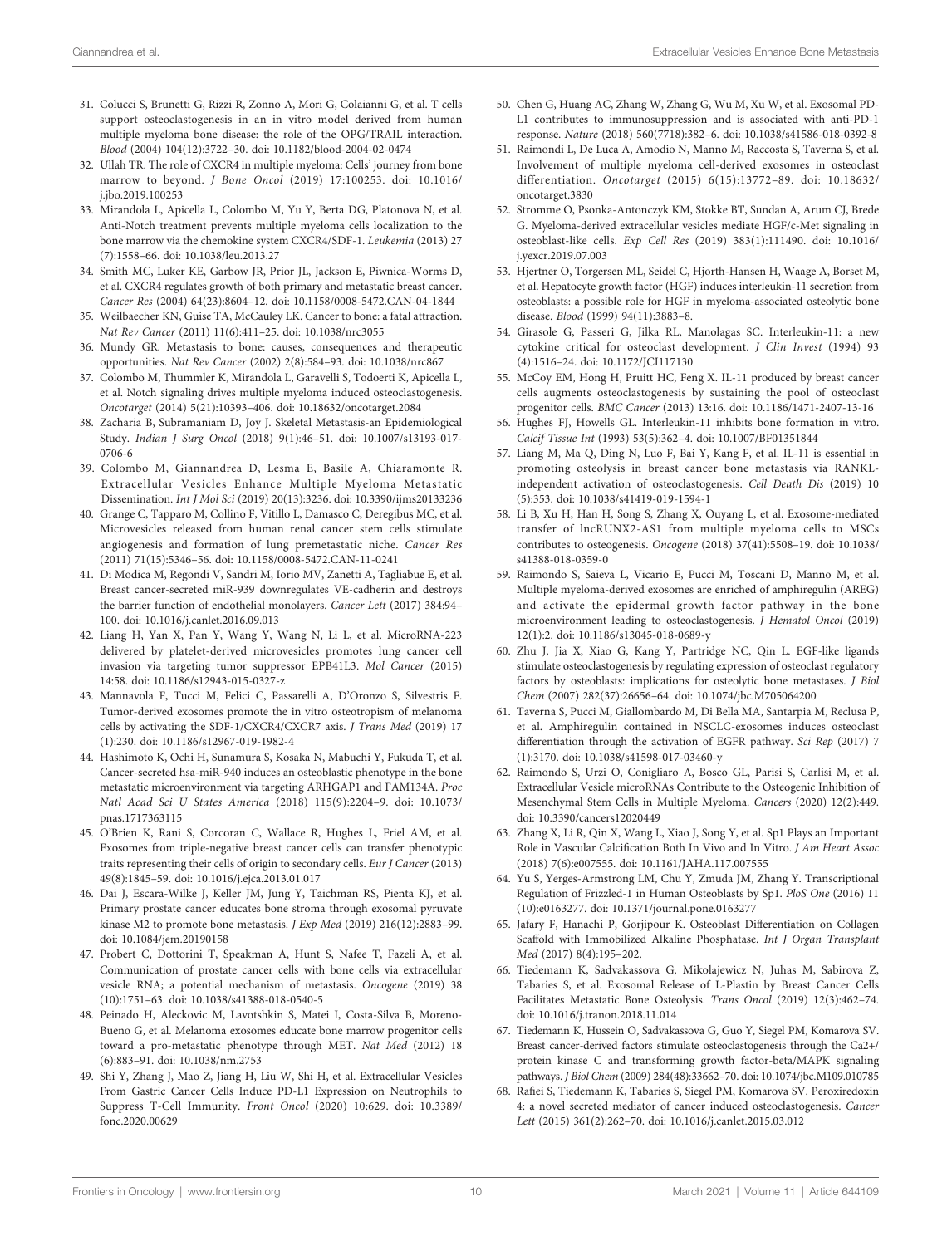- <span id="page-10-0"></span>69. Guo L, Zhu Y, Li L, Zhou S, Yin G, Yu G, et al. Breast cancer cell-derived exosomal miR-20a-5p promotes the proliferation and differentiation of osteoclasts by targeting SRCIN1. Cancer Med (2019) 8(12):5687–701. doi: [10.1002/cam4.2454](https://doi.org/10.1002/cam4.2454)
- 70. Liu X, Cao M, Palomares M, Wu X, Li A, Yan W, et al. Metastatic breast cancer cells overexpress and secrete miR-218 to regulate type I collagen deposition by osteoblasts. Breast Cancer Res BCR (2018) 20(1):127. doi: [10.1186/s13058-018-1059-y](https://doi.org/10.1186/s13058-018-1059-y)
- 71. Xu Z, Liu X, Wang H, Li J, Dai L, Li J, et al. Lung adenocarcinoma cellderived exosomal miR-21 facilitates osteoclastogenesis. Gene (2018) 666:116–22. doi: [10.1016/j.gene.2018.05.008](https://doi.org/10.1016/j.gene.2018.05.008)
- 72. Loh PG, Yang HS, Walsh MA, Wang Q, Wang X, Cheng Z, et al. Structural basis for translational inhibition by the tumour suppressor Pdcd4. EMBO J (2009) 28(3):274–85. doi: [10.1038/emboj.2008.278](https://doi.org/10.1038/emboj.2008.278)
- 73. Tanaka S, Nakamura K, Takahasi N, Suda T. Role of RANKL in physiological and pathological bone resorption and therapeutics targeting the RANKL-RANK signaling system. Immunol Rev (2005) 208:30–49. doi: [10.1111/j.0105-2896.2005.00327.x](https://doi.org/10.1111/j.0105-2896.2005.00327.x)
- 74. Wang S, Liu Z, Wang J, Ji X, Yao Z, Wang X. miR21 promotes osteoclastogenesis through activation of PI3K/Akt signaling by targeting Pten in RAW264.7 cells. Mol Med Rep (2020) 21(3):1125–32. doi: [10.3892/](https://doi.org/10.3892/mmr.2020.10938) [mmr.2020.10938](https://doi.org/10.3892/mmr.2020.10938)
- 75. Moon JB, Kim JH, Kim K, Youn BU, Ko A, Lee SY, et al. Akt induces osteoclast differentiation through regulating the GSK3beta/NFATc1 signaling cascade. J Immunol (2012) 188(1):163–9. doi: [10.4049/jimmunol.1101254](https://doi.org/10.4049/jimmunol.1101254)
- 76. Ye Y, Li SL, Ma YY, Diao YJ, Yang L, Su MQ, et al. Exosomal miR-141-3p regulates osteoblast activity to promote the osteoblastic metastasis of prostate cancer. Oncotarget (2017) 8(55):94834–49. doi: [10.18632/](https://doi.org/10.18632/oncotarget.22014) [oncotarget.22014](https://doi.org/10.18632/oncotarget.22014)
- 77. Duan Y, Tan Z, Yang M, Li J, Liu C, Wang C, et al. PC-3-Derived Exosomes Inhibit Osteoclast Differentiation by Downregulating miR-214 and Blocking NF-kappaB Signaling Pathway. BioMed Res Int (2019) 2019:8650846. doi: [10.1155/2019/8650846](https://doi.org/10.1155/2019/8650846)
- 78. McBeath R, Pirone DM, Nelson CM, Bhadriraju K, Chen CS. Cell shape, cytoskeletal tension, and RhoA regulate stem cell lineage commitment. Dev Cell (2004) 6(4):483–95. doi: [10.1016/s1534-5807\(04\)00075-9](https://doi.org/10.1016/s1534-5807(04)00075-9)
- 79. Wang J, Hendrix A, Hernot S, Lemaire M, De Bruyne E, Van Valckenborgh E, et al. Bone marrow stromal cell-derived exosomes as communicators in drug resistance in multiple myeloma cells. Blood (2014) 124(4):555–66. doi: [10.1182/blood-2014-03-562439](https://doi.org/10.1182/blood-2014-03-562439)
- 80. Wang J, De Veirman K, De Beule N, Maes K, De Bruyne E, Van Valckenborgh E, et al. The bone marrow microenvironment enhances multiple myeloma progression by exosome-mediated activation of myeloid-derived suppressor cells. Oncotarget (2015) 6(41):43992–4004. doi: [10.18632/oncotarget.6083](https://doi.org/10.18632/oncotarget.6083)
- 81. Roccaro AM, Sacco A, Maiso P, Azab AK, Tai YT, Reagan M, et al. BM mesenchymal stromal cell-derived exosomes facilitate multiple myeloma progression. J Clin Invest (2013) 123(4):1542–55. doi: [10.1172/JCI66517](https://doi.org/10.1172/JCI66517)
- 82. Colombo M, Galletti S, Bulfamante G, Falleni M, Tosi D, Todoerti K, et al. Multiple myeloma-derived Jagged ligands increases autocrine and paracrine interleukin-6 expression in bone marrow niche. Oncotarget (2016) 7 (35):56013–29. doi: [10.18632/oncotarget.10820](https://doi.org/10.18632/oncotarget.10820)
- 83. Coniglio SJ. Role of Tumor-Derived Chemokines in Osteolytic Bone Metastasis. Front Endocrinol (2018) 9:313. doi: [10.3389/fendo.2018.00313](https://doi.org/10.3389/fendo.2018.00313)
- 84. Ho M, Chen T, Liu J, Dowling P, Hideshima T, Zhang L, et al. Targeting histone deacetylase 3 (HDAC3) in the bone marrow microenvironment inhibits multiple myeloma proliferation by modulating exosomes and IL-6 trans-signaling. Leukemia (2020) 34(1):196–209. doi: [10.1038/s41375-019-](https://doi.org/10.1038/s41375-019-0493-x) [0493-x](https://doi.org/10.1038/s41375-019-0493-x)
- 85. Roccaro AM, Sacco A, Thompson B, Leleu X, Azab AK, Azab F, et al. MicroRNAs 15a and 16 regulate tumor proliferation in multiple myeloma. Blood (2009) 113(26):6669–80. doi: [10.1182/blood-2009-01-198408](https://doi.org/10.1182/blood-2009-01-198408)
- 86. Swarbrick A, Woods SL, Shaw A, Balakrishnan A, Phua Y, Nguyen A, et al. miR-380-5p represses p53 to control cellular survival and is associated with poor outcome in MYCN-amplified neuroblastoma. Nat Med (2010) 16 (10):1134–40. doi: [10.1038/nm.2227](https://doi.org/10.1038/nm.2227)
- 87. Bilen MA, Pan T, Lee YC, Lin SC, Yu G, Pan J, et al. Proteomics Profiling of Exosomes from Primary Mouse Osteoblasts under Proliferation versus

Mineralization Conditions and Characterization of Their Uptake into Prostate Cancer Cells. J Proteome Res (2017) 16(8):2709–28. doi: [10.1021/](https://doi.org/10.1021/acs.jproteome.6b00981) [acs.jproteome.6b00981](https://doi.org/10.1021/acs.jproteome.6b00981)

- 88. Morhayim J, van de Peppel J, Dudakovic A, Chiba H, van Wijnen AJ, van Leeuwen JP. Molecular characterization of human osteoblast-derived extracellular vesicle mRNA using next-generation sequencing. Biochim Biophys Acta Mol Cell Res (2017) 1864(7):1133–41. doi: [10.1016/](https://doi.org/10.1016/j.bbamcr.2017.03.011) [j.bbamcr.2017.03.011](https://doi.org/10.1016/j.bbamcr.2017.03.011)
- 89. Morhayim J, van de Peppel J, Demmers JA, Kocer G, Nigg AL, van Driel M, et al. Proteomic signatures of extracellular vesicles secreted by nonmineralizing and mineralizing human osteoblasts and stimulation of tumor cell growth. FASEB J Off Publ Fed Am Societies Exp Biol (2015) 29 (1):274–85. doi: [10.1096/fj.14-261404](https://doi.org/10.1096/fj.14-261404)
- 90. Cui Y, Luan J, Li H, Zhou X, Han J. Exosomes derived from mineralizing osteoblasts promote ST2 cell osteogenic differentiation by alteration of microRNA expression. FEBS Lett (2016) 590(1):185–92. doi: [10.1002/](https://doi.org/10.1002/1873-3468.12024) [1873-3468.12024](https://doi.org/10.1002/1873-3468.12024)
- 91. Lener T, Gimona M, Aigner L, Borger V, Buzas E, Camussi G, et al. Applying extracellular vesicles based therapeutics in clinical trials - an ISEV position paper. J Extracellular Vesicles (2015) 4:30087. doi: [10.3402/jev.v4.30087](https://doi.org/10.3402/jev.v4.30087)
- 92. Im EJ, Lee CH, Moon PG, Rangaswamy GG, Lee B, Lee JM, et al. Sulfisoxazole inhibits the secretion of small extracellular vesicles by targeting the endothelin receptor A. Nat Commun (2019) 10(1):1387. doi: [10.1038/s41467-019-09387-4](https://doi.org/10.1038/s41467-019-09387-4)
- 93. Bobrie A, Krumeich S, Reyal F, Recchi C, Moita LF, Seabra MC, et al. Rab27a supports exosome-dependent and -independent mechanisms that modify the tumor microenvironment and can promote tumor progression. Cancer Res (2012) 72(19):4920–30. doi: [10.1158/0008-5472.CAN-12-0925](https://doi.org/10.1158/0008-5472.CAN-12-0925)
- 94. Kosaka N, Iguchi H, Yoshioka Y, Takeshita F, Matsuki Y, Ochiya T. Secretory mechanisms and intercellular transfer of microRNAs in living cells. J Biol Chem (2010) 285(23):17442–52. doi: [10.1074/jbc.M110.107821](https://doi.org/10.1074/jbc.M110.107821)
- 95. Fabbri M, Paone A, Calore F, Galli R, Gaudio E, Santhanam R, et al. MicroRNAs bind to Toll-like receptors to induce prometastatic inflammatory response. Proc Natl Acad Sci U States America (2012) 109 (31):E2110–6. doi: [10.1073/pnas.1209414109](https://doi.org/10.1073/pnas.1209414109)
- 96. Faict S, Muller J, De Veirman K, De Bruyne E, Maes K, Vrancken L, et al. Exosomes play a role in multiple myeloma bone disease and tumor development by targeting osteoclasts and osteoblasts. Blood Cancer J (2018) 8(11):105. doi: [10.1038/s41408-018-0139-7](https://doi.org/10.1038/s41408-018-0139-7)
- 97. Khan FM, Saleh E, Alawadhi H, Harati R, Zimmermann WH, El-Awady R. Inhibition of exosome release by ketotifen enhances sensitivity of cancer cells to doxorubicin. Cancer Biol Ther (2018) 19(1):25–33. doi: [10.1080/](https://doi.org/10.1080/15384047.2017.1394544) [15384047.2017.1394544](https://doi.org/10.1080/15384047.2017.1394544)
- 98. Nishida-Aoki N, Tominaga N, Takeshita F, Sonoda H, Yoshioka Y, Ochiya T. Disruption of Circulating Extracellular Vesicles as a Novel Therapeutic Strategy against Cancer Metastasis. Mol Ther J Am Soc Gene Ther (2017) 25 (1):181–91. doi: [10.1016/j.ymthe.2016.10.009](https://doi.org/10.1016/j.ymthe.2016.10.009)
- 99. Baglio SR, Lagerweij T, Perez-Lanzon M, Ho XD, Leveille N, Melo SA, et al. Blocking Tumor-Educated MSC Paracrine Activity Halts Osteosarcoma Progression. Clin Cancer Res an Off J Am Assoc Cancer Res (2017) 23 (14):3721–33. doi: [10.1158/1078-0432.CCR-16-2726](https://doi.org/10.1158/1078-0432.CCR-16-2726)
- 100. Hoshino A, Costa-Silva B, Shen TL, Rodrigues G, Hashimoto A, Tesic Mark M, et al. Tumour exosome integrins determine organotropic metastasis. Nature (2015) 527(7578):329–35. doi: [10.1038/nature15756](https://doi.org/10.1038/nature15756)
- 101. Morikawa S, Mabuchi Y, Kubota Y, Nagai Y, Niibe K, Hiratsu E, et al. Prospective identification, isolation, and systemic transplantation of multipotent mesenchymal stem cells in murine bone marrow. J Exp Med (2009) 206(11):2483–96. doi: [10.1084/jem.20091046](https://doi.org/10.1084/jem.20091046)
- 102. Qin Y, Wang L, Gao Z, Chen G, Zhang C. Bone marrow stromal/stem cellderived extracellular vesicles regulate osteoblast activity and differentiation in vitro and promote bone regeneration in vivo. Sci Rep (2016) 6:21961. doi: [10.1038/srep21961](https://doi.org/10.1038/srep21961)
- 103. Zhang J, Liu X, Li H, Chen C, Hu B, Niu X, et al. Exosomes/tricalcium phosphate combination scaffolds can enhance bone regeneration by activating the PI3K/Akt signaling pathway. Stem Cell Res Ther (2016) 7 (1):136. doi: [10.1186/s13287-016-0391-3](https://doi.org/10.1186/s13287-016-0391-3)
- 104. Tian Y, Li S, Song J, Ji T, Zhu M, Anderson GJ, et al. A doxorubicin delivery platform using engineered natural membrane vesicle exosomes for targeted